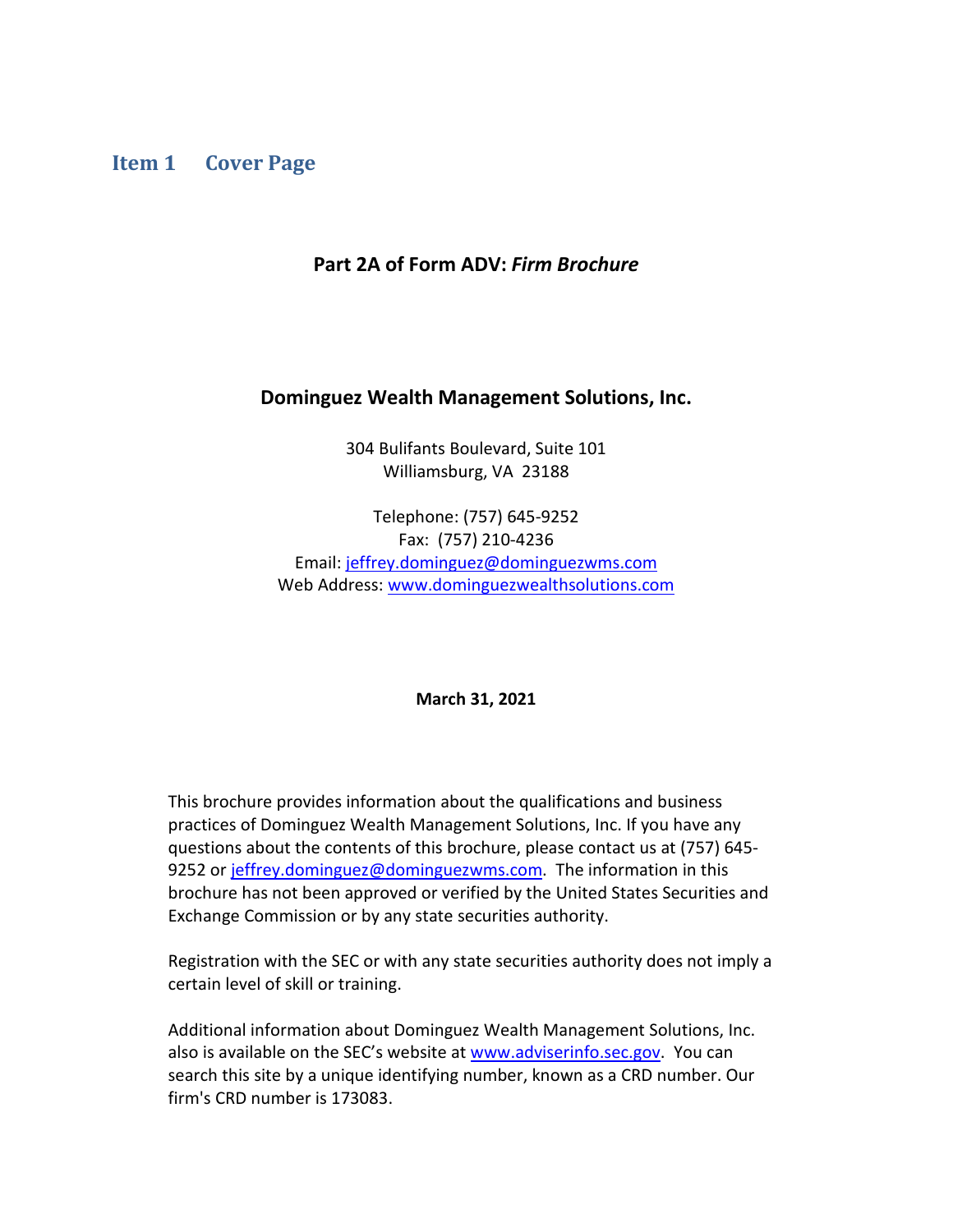## <span id="page-1-0"></span>**Item 2 Material Changes**

We have the following material change to report since the last annual filing of this brochure that occurred on March 30, 2020:

- Our regulatory assets under management exceed \$100 million, and we are in the process of switching our investment adviser registration from state to federal oversight with the U.S. Securities and Exchange Commission.
- We have updated our fee schedule for portfolio management services:

| <b>ASSETS UNDER</b><br><b>MANAGEMENT</b> | <b>First</b><br>\$1,000,000 | <b>Next</b><br>$$1,000,001$ -<br>\$2,000,000 | <b>Next</b><br>$$2,000,001$ -<br>\$3,000,000 | <b>Next</b><br>$$3,000,001$ -<br>\$4,000,000 | <b>Next</b><br>$$4,000,001$ -<br><b>Bevond</b> |
|------------------------------------------|-----------------------------|----------------------------------------------|----------------------------------------------|----------------------------------------------|------------------------------------------------|
| <b>OUARTERLY</b><br><b>FEE</b>           | $0.3\%$                     | 0.25%                                        | $0.2\%$                                      | 0.15%                                        | $0.1\%$                                        |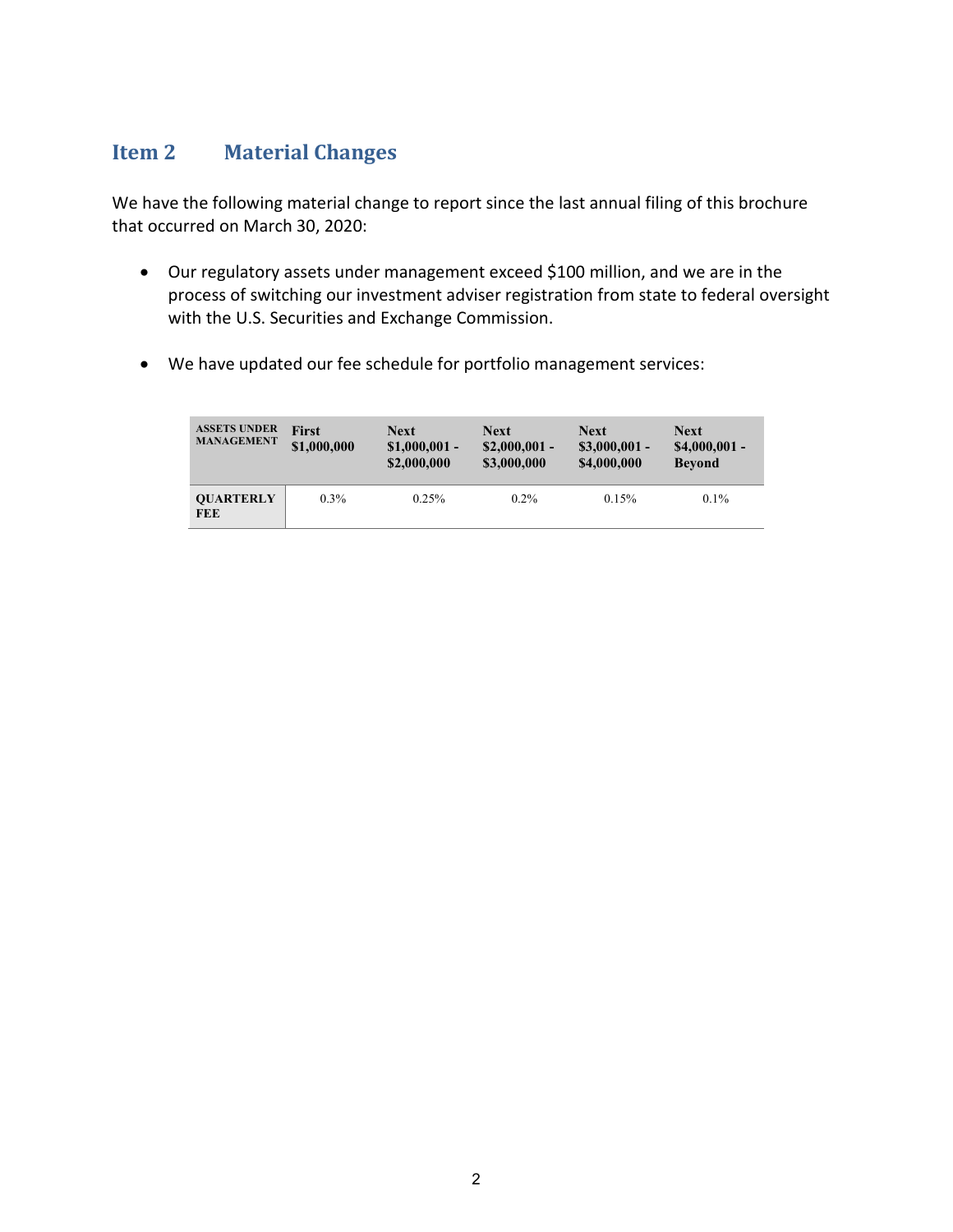# <span id="page-2-0"></span>**Item 3** Table of Contents

| Item 1  |                                                                                          |
|---------|------------------------------------------------------------------------------------------|
| Item 2  |                                                                                          |
| Item 3  |                                                                                          |
| Item 4  |                                                                                          |
| Item 5  |                                                                                          |
| Item 6  |                                                                                          |
| Item 7  |                                                                                          |
| Item 8  |                                                                                          |
| Item 9  |                                                                                          |
| Item 10 |                                                                                          |
| Item 11 | Code of Ethics, Participation or Interest in Client Transactions and Personal Trading 15 |
| Item 12 |                                                                                          |
| Item 13 |                                                                                          |
| Item 14 |                                                                                          |
| Item 15 |                                                                                          |
| Item 16 |                                                                                          |
| Item 17 |                                                                                          |
| Item 18 |                                                                                          |
| Item 19 |                                                                                          |
|         |                                                                                          |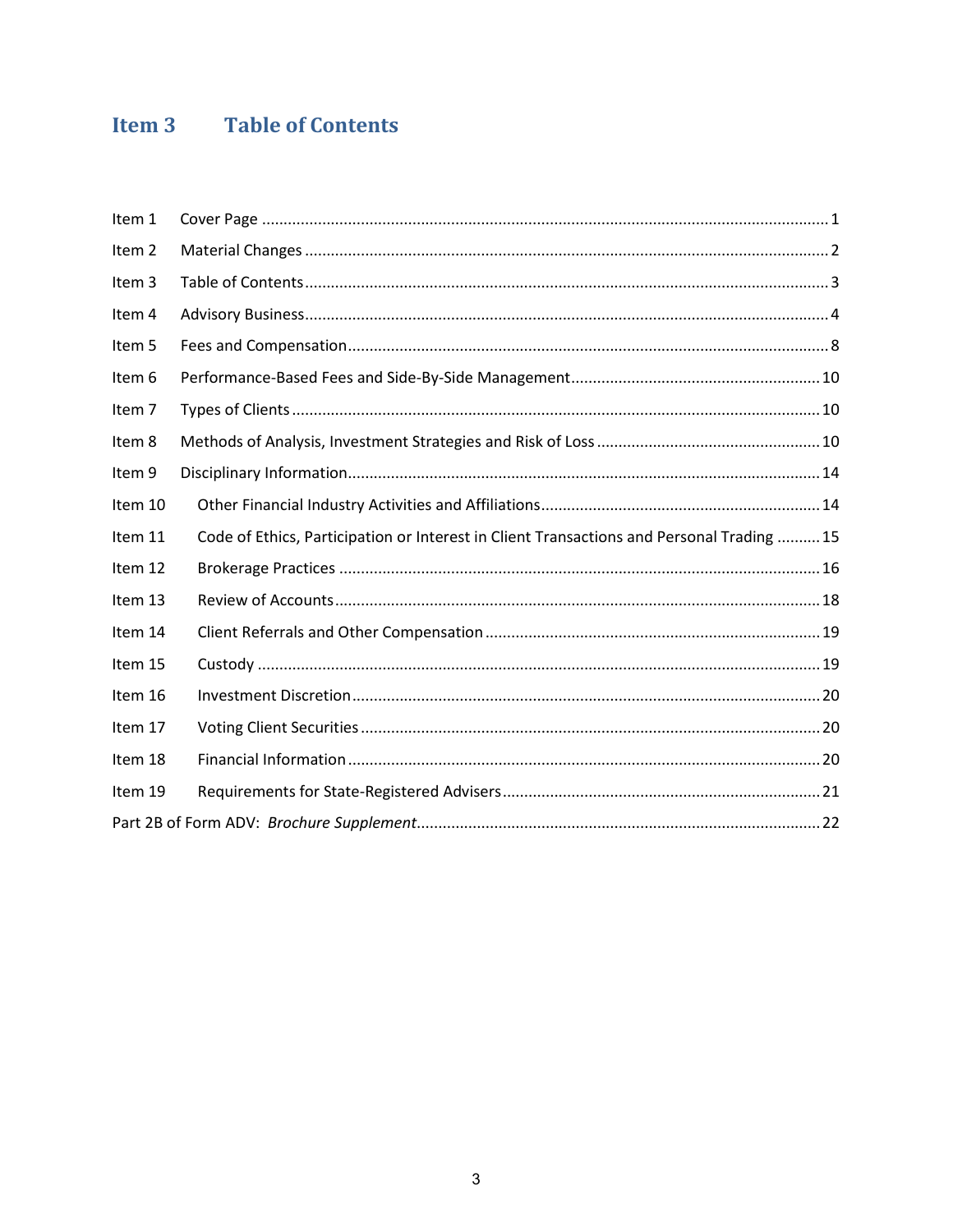## <span id="page-3-0"></span>**Item 4 Advisory Business**

Dominguez Wealth Management Solutions, Inc. is a state-registered investment adviser with its principal place of business located in Virginia. Dominguez Wealth Management Solutions, Inc. began conducting business as an investment adviser in 2014.

Listed below are the firm's principal shareholders (i.e., those individuals and/or entities controlling 25% or more of this company).

- Jeffrey P. Dominguez, President
- Patrick G. Schultz, Chief Investment Officer

Dominguez Wealth Management Solutions, Inc. (hereinafter "DWMS" or "firm" or "we") offers the following advisory services to our clients:

### **INVESTMENT MANAGEMENT**

Our firm provides continuous advice to a client regarding the investment of client funds based on the individual needs of the client. Through personal discussions in which goals and objectives based on a client's particular circumstances are established, we develop a client's personal investment policy and create and manage a portfolio based on that policy. During our data-gathering process, we determine the client's individual objectives, time horizons, risk tolerance, and liquidity needs. As appropriate, we also review and discuss a client's prior investment history, as well as family composition and background.

We manage these advisory accounts on a discretionary and non-discretionary basis. Account supervision is guided by the client's stated objectives (i.e., maximum capital appreciation, growth, income, or growth and income), as well as tax considerations.

Clients may impose reasonable restrictions on investing in certain securities, types of securities, or industry sectors.

Our investment recommendations are not limited to any specific product or service offered by a broker-dealer or insurance company and will generally include advice regarding the following securities:

- Exchange-listed securities
- Securities traded over-the-counter
- Foreign issuers
- Warrants
- Corporate debt securities (other than commercial paper)
- Commercial paper
- Certificates of deposit
- Municipal securities
- Variable life insurance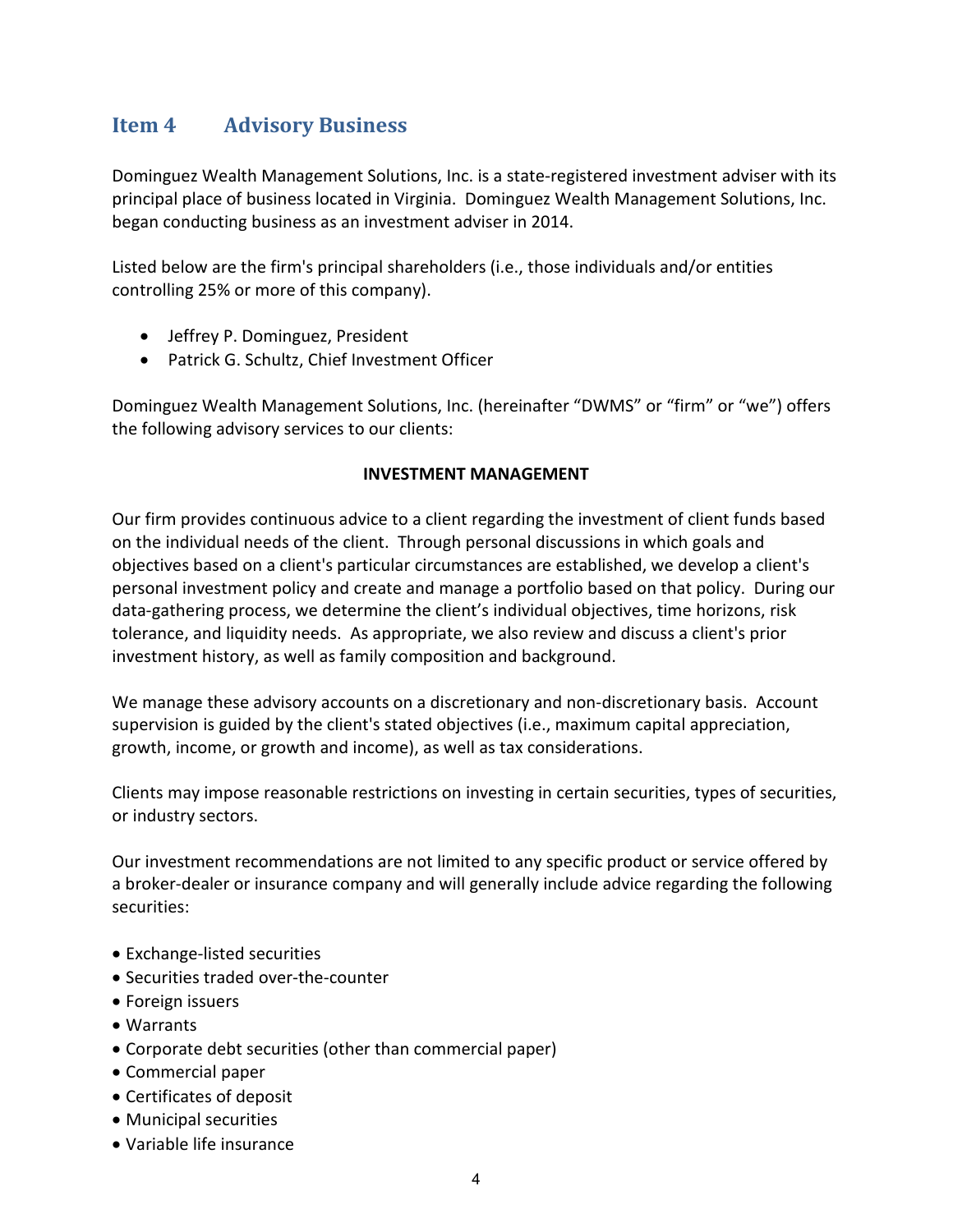- Variable annuities
- Mutual fund shares
- United States governmental securities
- Options contracts on securities
- Options contracts on commodities
- Futures contracts on tangibles
- Futures contracts on intangibles
- Interests in partnerships investing in real estate
- Interests in partnerships investing in oil and gas interests

Because some types of investments involve certain additional degrees of risk, they will only be implemented/recommended when consistent with the client's stated investment objectives, tolerance for risk, liquidity and suitability.

#### **FINANCIAL PLANNING**

We provide financial planning services. Financial planning is a comprehensive evaluation of a client's current and future financial state by using currently known variables to predict future cash flows, asset values and withdrawal plans. Through the financial planning process, all questions, information and analysis are considered as they impact and are impacted by the entire financial and life situation of the client. Clients purchasing this service receive a written report which provides the client with a detailed financial plan designed to assist the client achieve his or her financial goals and objectives.

In general, the financial plan can address any or all of the following areas:

- PERSONAL: We review family records, budgeting, personal liability, estate information and financial goals.
- TAX & CASH FLOW: We analyze the client's income tax and spending and planning for past, current and future years; then illustrate the impact of various investments on the client's current income tax and future tax liability.
- INVESTMENTS: We analyze investment alternatives and their effect on the client's portfolio.
- INSURANCE: We review existing policies to ensure proper coverage for life, health, disability, long-term care, liability, home and automobile.
- RETIREMENT: We analyze current strategies and investment plans to help the client achieve his or her retirement goals.
- DEATH & DISABILITY: We review the client's cash needs at death, income needs of surviving dependents, estate planning and disability income.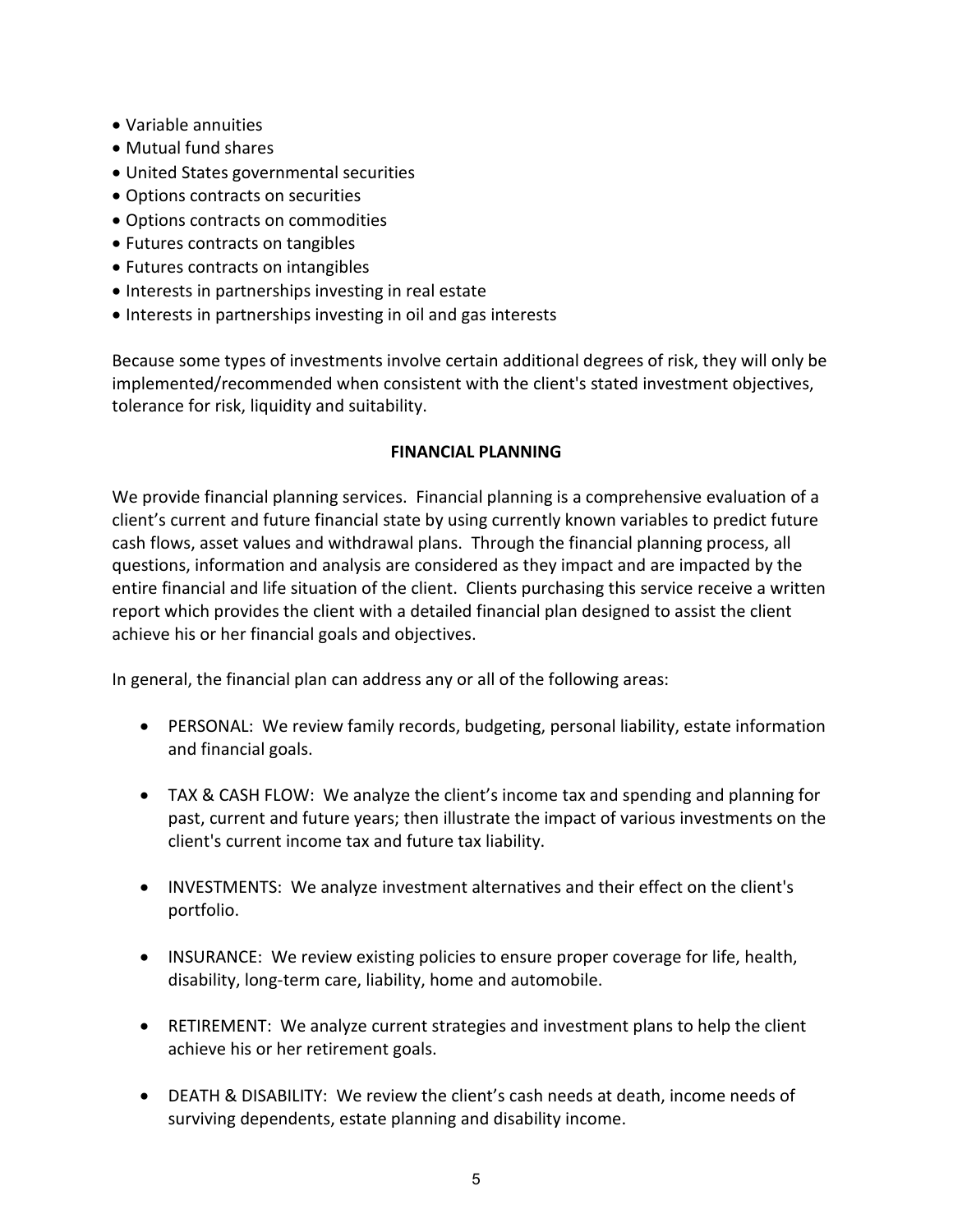• ESTATE: We assist the client in assessing and developing long-term strategies, including as appropriate, living trusts, wills, review estate tax, powers of attorney, asset protection plans, nursing homes, Medicaid and elder law.

We gather required information through in-depth personal interviews. Information gathered includes the client's current financial status, tax status, future goals, returns objectives and attitudes towards risk. We carefully review documents supplied by the client, including a questionnaire completed by the client, and prepare a written report. Should the client choose to implement the recommendations contained in the plan, we suggest the client work closely with his/her attorney, accountant, insurance agent, and/or stockbroker. Implementation of financial plan recommendations is entirely at the client's discretion.

We also provide general non-securities advice on topics that may include tax and budgetary planning, estate planning and business planning.

Typically the financial plan is presented to the client within 2 weeks of the contract date, provided that all information needed to prepare the financial plan has been promptly provided.

Financial Planning recommendations are not limited to any specific product or service offered by a broker-dealer or insurance company. All recommendations are of a generic nature.

### **CONSULTING SERVICES**

Clients can also receive investment advice on a more focused basis. This may include advice on only an isolated area of concern such as estate planning, retirement planning, or any other specific topic. We also provide specific consultation and administrative services regarding investment and financial concerns of the client.

Consulting recommendations are not limited to any specific product or service offered by a broker-dealer or insurance company. All recommendations are of a generic nature.

### **PENSION CONSULTING SERVICES**

We also provide several advisory services separately or in combination. While the primary clients for these services will be pension, profit sharing and 401(k) plans, we offer these services, where appropriate, to individuals and trusts, estates and charitable organizations. Pension Consulting Services are comprised of four distinct services. Clients may choose to use any or all of these services.

### *Investment Policy Statement Preparation (hereinafter referred to as ''IPS''):*

We will meet with the client (in person or over the telephone) to determine an appropriate investment strategy that reflects the plan sponsor's stated investment objectives for management of the overall plan. Our firm then prepares a written IPS detailing those needs and goals, including an encompassing policy under which these goals are to be achieved. The IPS also lists the criteria for selection of investment vehicles as well as the procedures and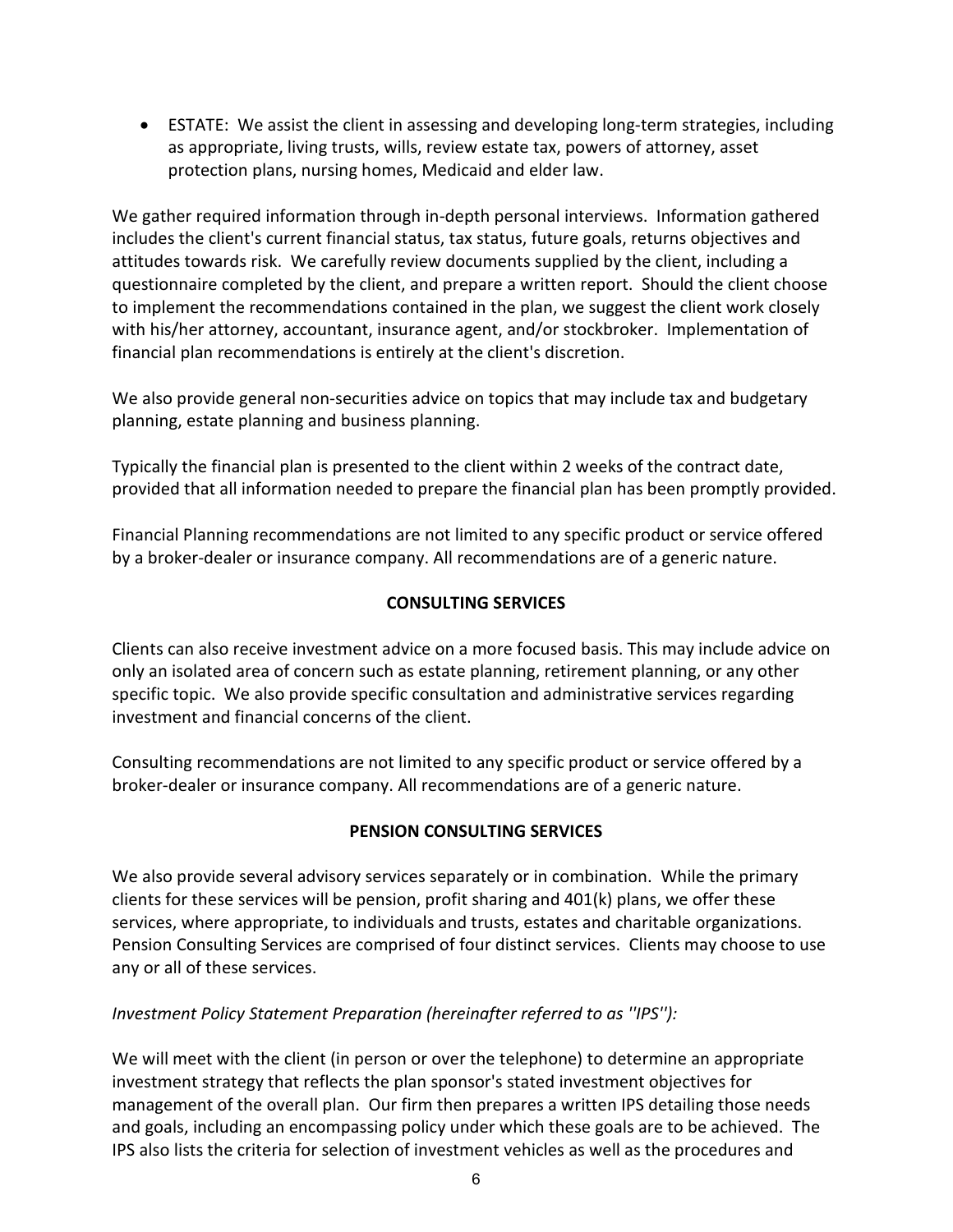timing interval for monitoring of investment performance.

### *Selection of Investment Vehicles:*

We assist plan sponsors in constructing appropriate asset allocation models. We will then review various mutual funds (both index and managed) to determine which investments are appropriate to implement the client's IPS. The number of investments to be recommended will be determined by the client, based on the IPS.

### *Monitoring of Investment Performance:*

We monitor client investments continually, based on the procedures and timing intervals delineated in the Investment Policy Statement. Although our firm is not involved in any way in the purchase or sale of these investments, we supervise the client's portfolio and will make recommendations to the client as market factors and the client's needs dictate.

### *Employee Communications:*

For pension, profit sharing and 401(k) plan clients with individual plan participants exercising control over assets in their own account (''self-directed plans''), we also provide quarterly educational support and investment workshops designed for the plan participants when the plan sponsor engages our firm to provide these services. The nature of the topics to be covered will be determined by us and the client under the guidelines established in ERISA Section 404(c). The educational support and investment workshops will NOT provide plan participants with individualized, tailored investment advice or individualized, tailored asset allocation recommendations.

### **PARTICIPATION IN WRAP FEE PROGRAMS**

DWMS offers portfolio management services to clients with a minimum investment of \$750,000 as the sponsor and portfolio manager of the Dominguez Wrap Fee Program. A wrap fee program is an investment management program that provides the client with advisory and brokerage execution services for an inclusive fee which incorporates charges for advisory services, custody, clearing, transaction execution and account reporting. For more information regarding the Program, including the fee schedule and other important considerations, clients should refer to Part 2A Appendix 1 of Form ADV: Wrap Fee Program Brochure.

### **ASSETS UNDER MANAGEMENT**

As of February 18, 2021, DWMS was managing \$113,832,684 of client assets: \$102,526,019 on a discretionary basis and \$11,306,665 on a non-discretionary basis.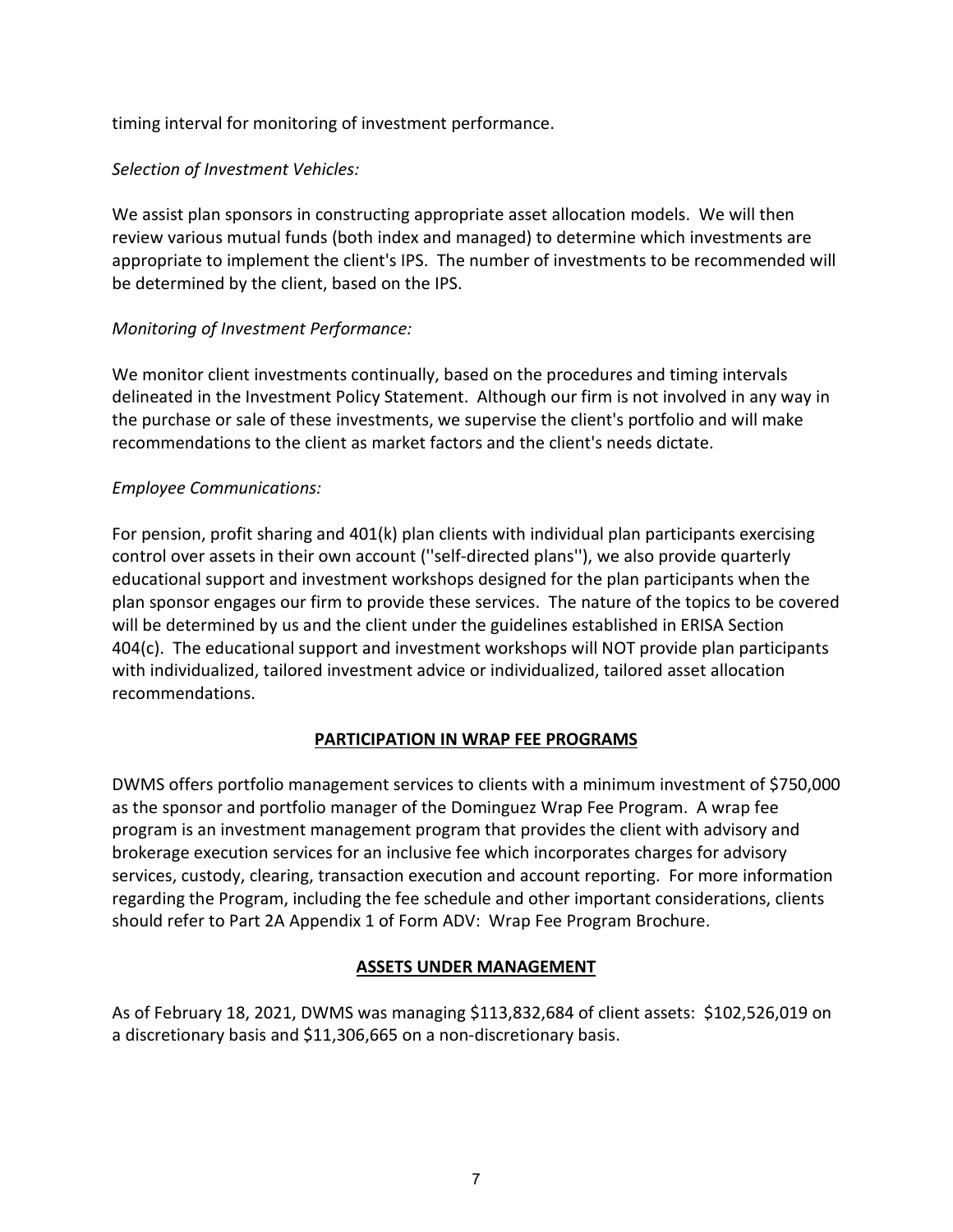## <span id="page-7-0"></span>**Item 5 Fees and Compensation**

#### **PORTFOLIO MANAGEMENT FEES**

Our quarterly fees for Portfolio Management Services are based upon a percentage of assets under management according to the fee schedule below:

| <b>ASSETS UNDER</b><br><b>MANAGEMENT</b> | First<br>\$1,000,000 | <b>Next</b><br>$$1,000,001$ -<br>\$2,000,000 | <b>Next</b><br>$$2,000,001$ -<br>\$3,000,000 | <b>Next</b><br>$$3,000,001$ -<br>\$4,000,000 | <b>Next</b><br>$$4,000,001$ -<br><b>Bevond</b> |
|------------------------------------------|----------------------|----------------------------------------------|----------------------------------------------|----------------------------------------------|------------------------------------------------|
| <b>OUARTERLY</b><br><b>FEE</b>           | $0.3\%$              | 0.25%                                        | $0.2\%$                                      | 0.15%                                        | $0.1\%$                                        |

DWMS will pay the ticket charges for all household accounts under management provided the combined household accounts total at least \$750,000. A household is considered to be a married couple only and does not include children, brothers, sisters, mother, father, or grandparents.

Our firm's fees are billed on a pro-rata basis quarterly in arrears based on the value of your account on the last day of the previous quarter.

Typically these fees are debited directly from client accounts quarterly in arrears based upon the value (market value or fair market value in the absence of market value) of the account as of the last day of the quarter. In some circumstances, the client may elect to be billed directly for portfolio management services rendered. Alternatively, and upon mutual agreement, fees may be charged as a fixed or flat fee. If fees will be automatically deducted from a client's managed account, the client understands and acknowledges the following:

- a) Each time a fee is directly deducted from your account, we will concurrently send to your qualified custodian an invoice or statement of the amount of the fee to be deducted from your account;
- b) We will also concurrently send you an invoice or statement itemizing the fee, including the formula used to calculate the fee, the amount of assets under management the fee is based on, and the time period covered by the fee.
- c) Your independent custodian sends statements at least quarterly to you showing all disbursements for your account, including the amount of the advisory fees paid to us;
- d) You provide authorization permitting us to be directly paid by these terms.

#### **FINANCIAL PLANNING FEES**

Our Financial Planning fees are determined based on the nature of the services being provided and generally range from \$5,000 - \$20,000 for preparation of an initial financial plan. All fees are agreed upon prior to entering into a contract with the client.

We request a 50% deposit upon completion of our initial fact-finding session with the client.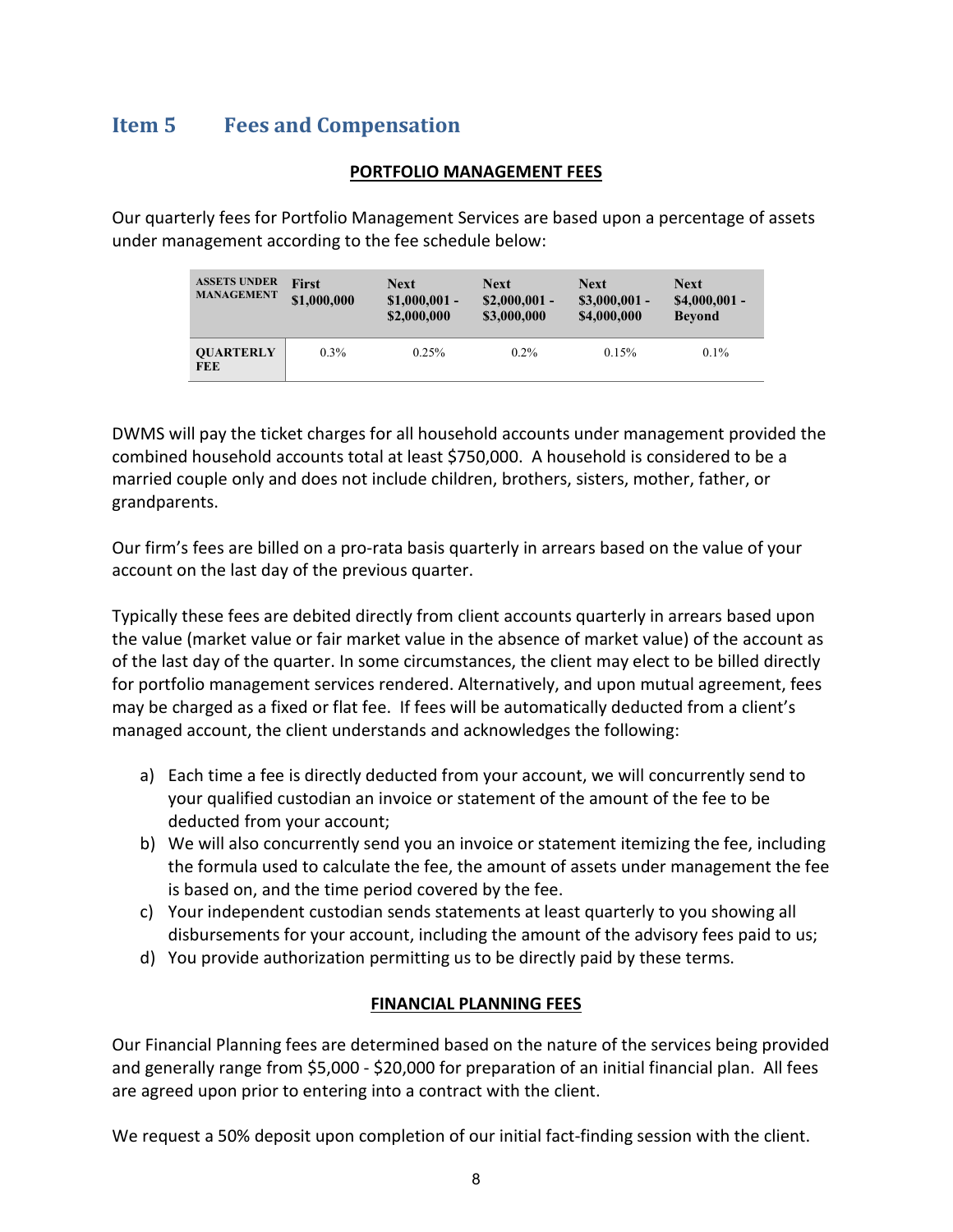Advance payment will never exceed \$500 for work that will not be completed within six months. The balance is due upon completion of the plan.

### **CONSULTING FEES**

Our Consulting Services fees are calculated and charged on an hourly basis at a rate of \$225 per hour. An estimate for the total hours is determined at the start of the advisory relationship.

### **PENSION CONSULTING FEES**

Our fees for Pension Consulting services are based upon a percentage of assets under our advisement and currently ranges from 0.50% to 1.25% based on the terms of each client's advisory contract. The exact percentage will be mutually agreed upon with the client and will depend on such variable as the size of the portfolio, frequency of reviews and preparation of reports, as well as the nature and complexity of the service.

Clients will be invoiced at the end of each calendar quarter based upon the value (market value or fair market value in the absence of market value), of the fund assets under advisement at the end of the previous quarter.

### **GENERAL INFORMATION**

*Termination of the Advisory Relationship: Clients may terminate the agreement without* penalty within five (5) business days of entering into the agreement. Thereafter, a client agreement may be canceled at any time, by either party, for any reason upon receipt of 30 days written notice. As disclosed above, certain fees are paid in advance of services rendered. Under no circumstances do we require or solicit payment of fees in excess of \$500 more than six months in advance of services rendered. Upon termination of any account, any prepaid, unearned fees will be promptly refunded. In calculating a client's reimbursement of fees, we will pro rate the reimbursement according to the number of days remaining in the billing period.

*Mutual Fund Fees*: All fees paid to DWMS for investment advisory services are separate and distinct from the fees and expenses charged by mutual funds and/or ETFs to their shareholders. These fees and expenses are described in each fund's prospectus. These fees will generally include a management fee, other fund expenses, and a possible distribution fee. If the fund also imposes sales charges, a client may pay an initial or deferred sales charge. A client could invest in a mutual fund directly, without our services. In that case, the client would not receive the services provided by our firm which are designed, among other things, to assist the client in determining which mutual fund or funds are most appropriate to each client's financial condition and objectives. Accordingly, the client should review both the fees charged by the funds and our fees to fully understand the total amount of fees to be paid by the client and to thereby evaluate the advisory services being provided.

*Additional Fees and Expenses*: In addition to our advisory fees, clients are also responsible for the fees and expenses charged by custodians and imposed by broker dealers, including, but not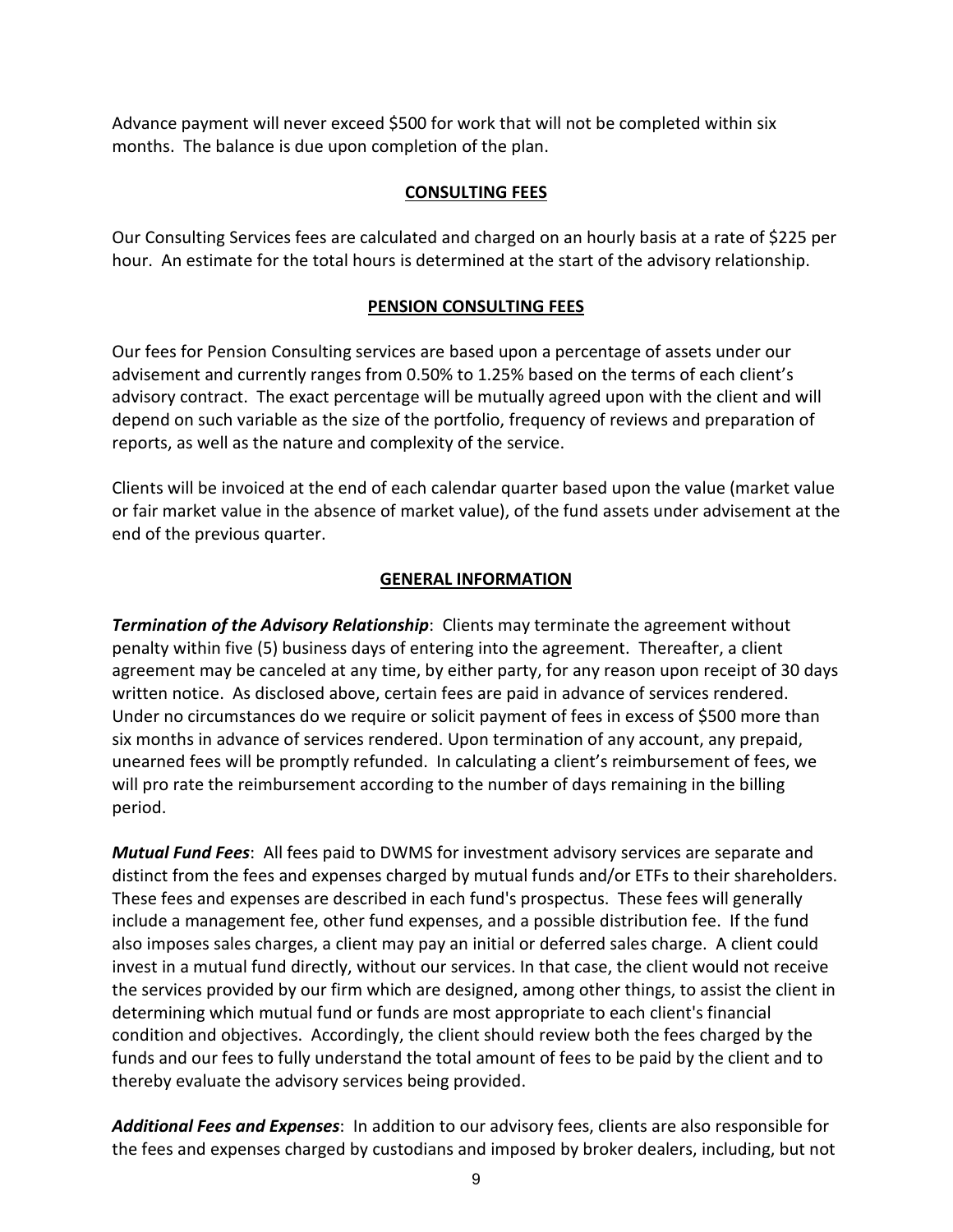limited to, any transaction charges imposed by a broker dealer with which an independent investment manager effects transactions for the client's account(s). Please refer to the "Brokerage Practices" section (Item 12) of this Form ADV for additional information.

*ERISA Accounts*: We are deemed to be a fiduciary to advisory clients that are employee benefit plans or individual retirement accounts (IRAs) pursuant to the Employee Retirement Income and Securities Act ("ERISA"), and regulations under the Internal Revenue Code of 1986 (the "Code"), respectively. As such, our firm is subject to specific duties and obligations under ERISA and the Internal Revenue Code that include among other things, restrictions concerning certain forms of compensation. To avoid engaging in prohibited transactions, we may only charge fees for investment advice about products for which our firm and/or our related persons do not receive any commissions or 12b-1 fees, or conversely, investment advice about products for which our firm and/or our related persons receive commissions or 12b-1 fees, however, only when such fees are used to offset our advisory fees.

*Advisory Fees in General*: Clients should note that similar advisory services may (or may not) be available from other registered (or unregistered) investment advisers for similar or lower fees.

## <span id="page-9-0"></span>**Item 6 Performance-Based Fees and Side-By-Side Management**

<span id="page-9-1"></span>We do not charge performance-based fees.

## **Item 7 Types of Clients**

Dominguez Wealth Management Solutions, Inc. provides advisory services to the following types of clients:

- Individuals
- High net worth individuals
- Pension and profit sharing plans
- Corporations or other businesses

<span id="page-9-2"></span>We do not require a minimum account size to open or maintain an account.

## **Item 8 Methods of Analysis, Investment Strategies and Risk of Loss**

### **METHODS OF ANALYSIS**

We use the following methods of analysis in formulating our investment advice and/or managing client assets:

*Charting.* In this type of technical analysis, we review charts of market and security activity in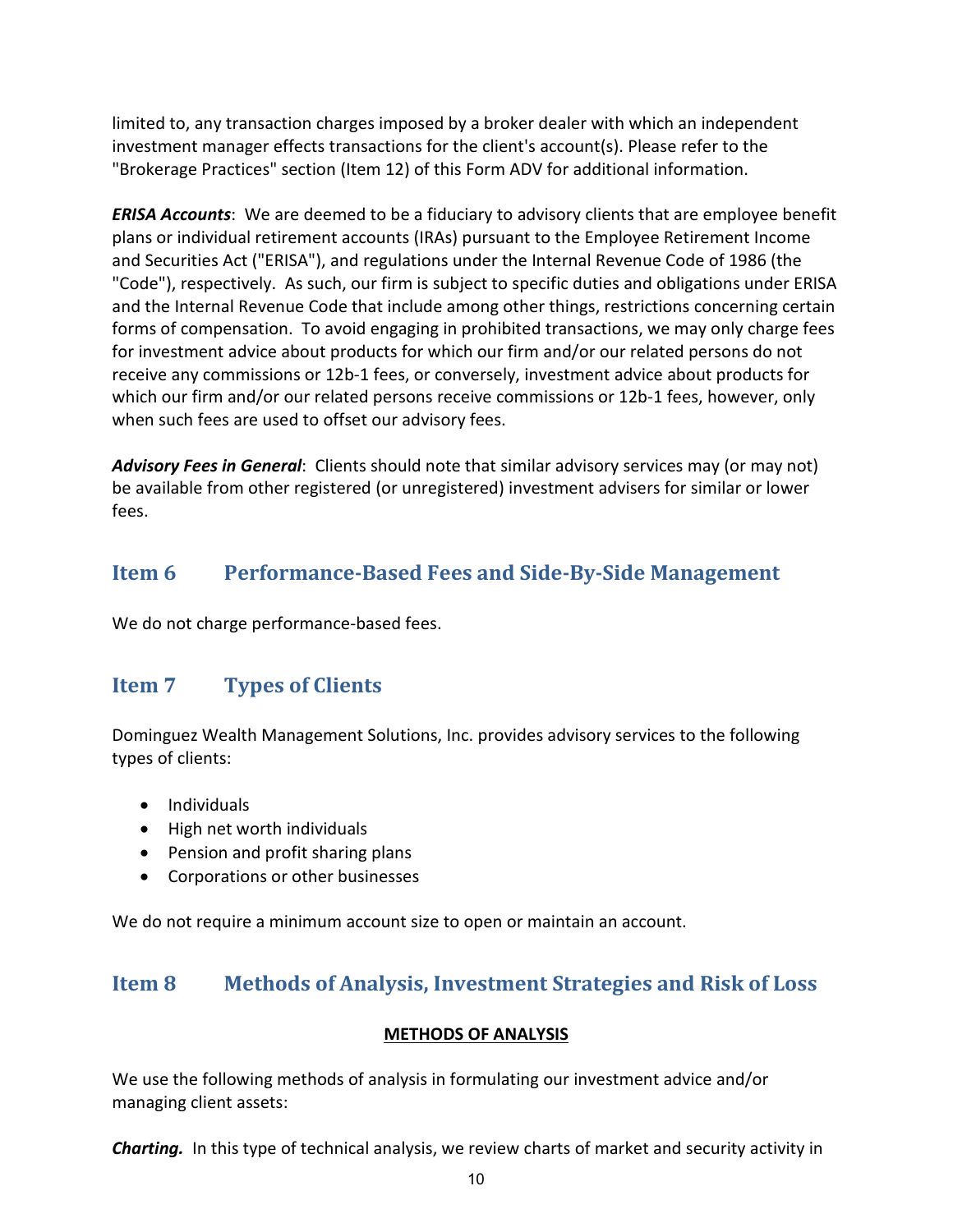an attempt to identify when the market is moving up or down and to predict how long the trend may last and when that trend might reverse.

*Fundamental Analysis.* We attempt to measure the intrinsic value of a security by looking at economic and financial factors (including the overall economy, industry conditions, and the financial condition and management of the company itself) to determine if the company is underpriced (indicating it may be a good time to buy) or overpriced (indicating it may be time to sell).

Fundamental analysis does not attempt to anticipate market movements. This presents a potential risk, as the price of a security can move up or down along with the overall market regardless of the economic and financial factors considered in evaluating the stock.

*Technical Analysis.* We analyze past market movements and apply that analysis to the present in an attempt to recognize recurring patterns of investor behavior and potentially predict future price movement.

Technical analysis does not consider the underlying financial condition of a company. This presents a risk in that a poorly-managed or financially unsound company may underperform regardless of market movement.

*Cyclical Analysis.* In this type of technical analysis, we measure the movements of a particular stock against the overall market in an attempt to predict the price movement of the security.

*Quantitative Analysis.* We use mathematical models in an attempt to obtain more accurate measurements of a company's quantifiable data, such as the value of a share price or earnings per share, and predict changes to that data.

A risk in using quantitative analysis is that the models used may be based on assumptions that prove to be incorrect.

*Qualitative Analysis.* We subjectively evaluate non-quantifiable factors such as quality of management, labor relations, and strength of research and development factors not readily subject to measurement, and predict changes to share price based on that data.

A risk is using qualitative analysis is that our subjective judgment may prove incorrect.

*Asset Allocation.* Rather than focusing primarily on securities selection, we attempt to identify an appropriate ratio of securities, fixed income, and cash suitable to the client's investment goals and risk tolerance.

A risk of asset allocation is that the client may not participate in sharp increases in a particular security, industry or market sector. Another risk is that the ratio of securities, fixed income, and cash will change over time due to stock and market movements and, if not corrected, will no longer be appropriate for the client's goals.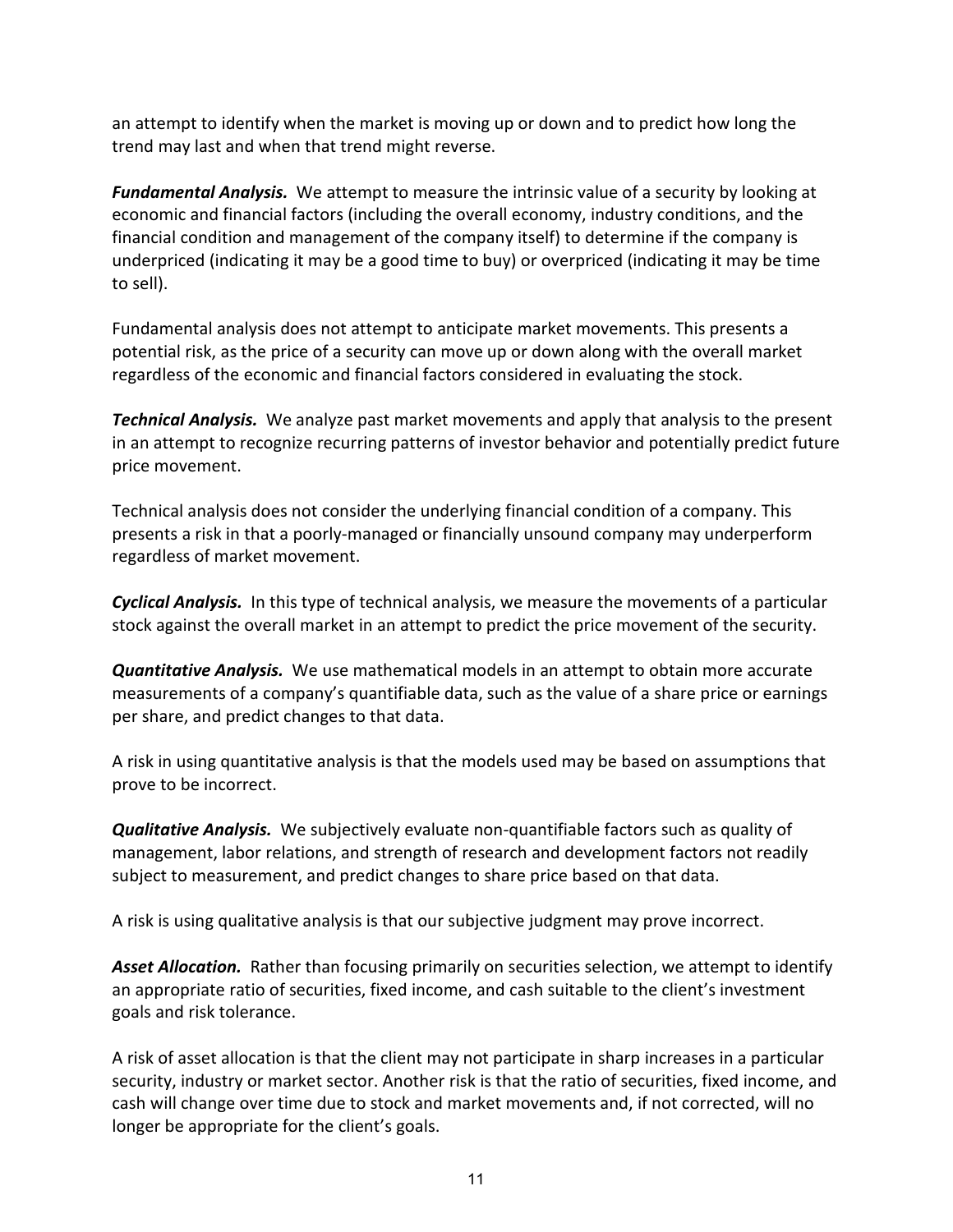*Mutual Fund and/or ETF Analysis.* We look at the experience and track record of the manager of the mutual fund or ETF in an attempt to determine if that manager has demonstrated an ability to invest over a period of time and in different economic conditions. We also look at the underlying assets in a mutual fund or ETF in an attempt to determine if there is significant overlap in the underlying investments held in another fund(s) in the client's portfolio. We also monitor the funds or ETFs in an attempt to determine if they are continuing to follow their stated investment strategy.

A risk of mutual fund and/or ETF analysis is that, as in all securities investments, past performance does not guarantee future results. A manager who has been successful may not be able to replicate that success in the future. In addition, as we do not control the underlying investments in a fund or ETF, managers of different funds held by the client may purchase the same security, increasing the risk to the client if that security were to fall in value. There is also a risk that a manager may deviate from the stated investment mandate or strategy of the fund or ETF, which could make the holding(s) less suitable for the client's portfolio.

*Risks for all forms of analysis.* Our securities analysis methods rely on the assumption that the companies whose securities we purchase and sell, the rating agencies that review these securities, and other publicly-available sources of information about these securities, are providing accurate and unbiased data. While we are alert to indications that data may be incorrect, there is always a risk that our analysis may be compromised by inaccurate or misleading information.

### **INVESTMENT STRATEGIES**

We use the following strategy(ies) in managing client accounts, provided that such strategy(ies) are appropriate to the needs of the client and consistent with the client's investment objectives, risk tolerance, and time horizons, among other considerations:

*Long-term purchases.* We purchase securities with the idea of holding them in the client's account for a year or longer. Typically we employ this strategy when:

- we believe the securities to be currently undervalued, and/or
- we want exposure to a particular asset class over time, regardless of the current projection for this class.

*Short-term purchases.* When utilizing this strategy, we purchase securities with the idea of selling them within a relatively short time (typically a year or less). We do this in an attempt to take advantage of conditions that we believe will soon result in a price swing in the securities we purchase.

*Short sales.* We borrow shares of a stock for your portfolio from someone who owns the stock on a promise to replace the shares on a future date at a certain price. Those borrowed shares are then sold. On the agreed-upon future date, we buy the same stock and return the shares to the original owner. We engage in short selling based on our determination that the stock will go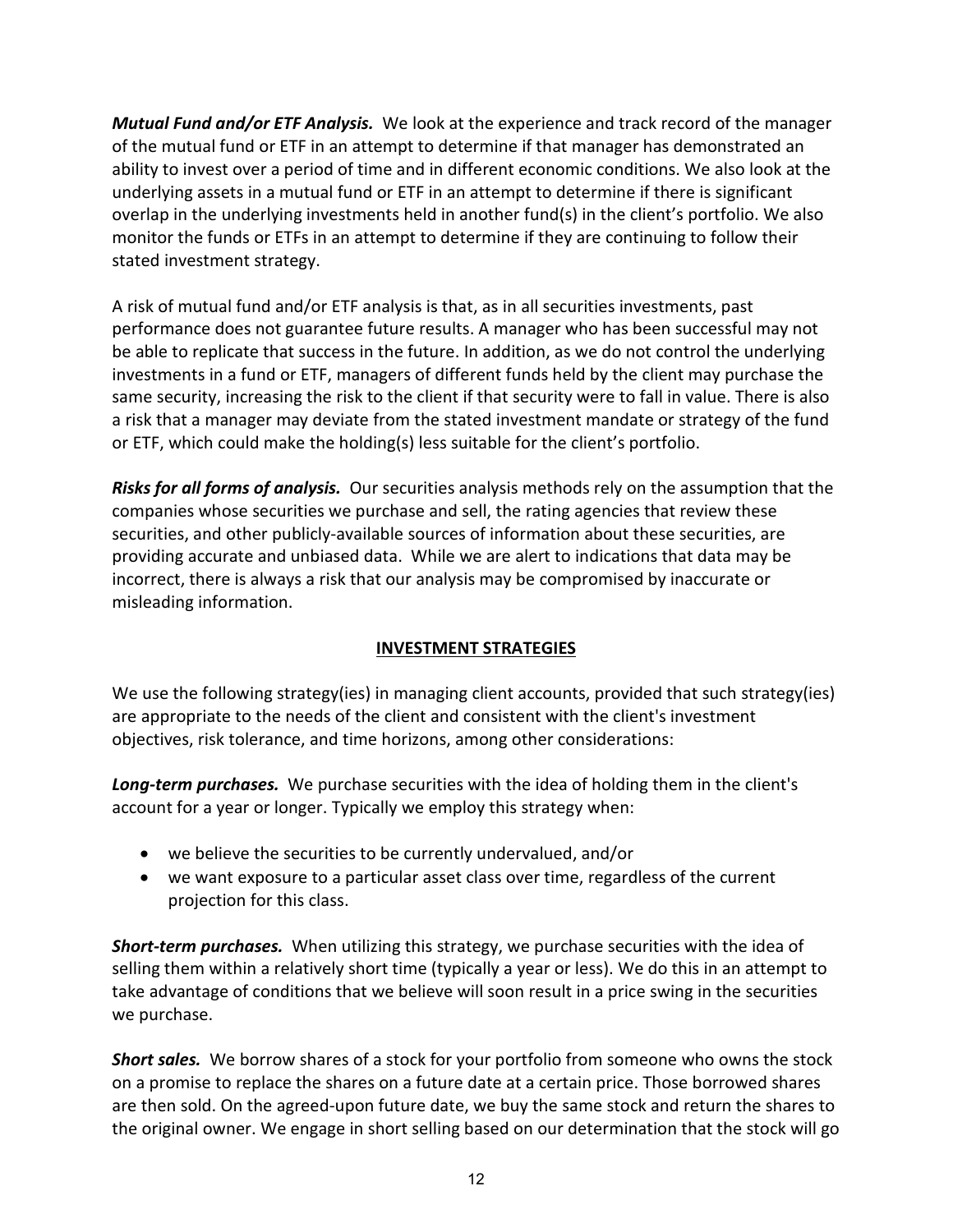down in price after we have borrowed the shares. If we are correct and the stock price has gone down since the shares were purchased from the original owner, the client account realizes the profit.

*Margin transactions.* We will purchase stocks for your portfolio with money borrowed from your brokerage account. This allows you to purchase more stock than you would be able to with your available cash, and allows us to purchase stock without selling other holdings.

*Option writing.* We may use options as an investment strategy. An option is a contract that gives the buyer the right, but not the obligation, to buy or sell an asset (such as a share of stock) at a specific price on or before a certain date. An option, just like a stock or bond, is a security. An option is also a derivative, because it derives its value from an underlying asset.

The two types of options are calls and puts:

- A call gives us the right to buy an asset at a certain price within a specific period of time. We will buy a call if we have determined that the stock will increase substantially before the option expires.
- A put gives us the holder the right to sell an asset at a certain price within a specific period of time. We will buy a put if we have determined that the price of the stock will fall before the option expires.

We will use options to speculate on the possibility of a sharp price swing. We will also use options to "hedge" a purchase of the underlying security; in other words, we will use an option purchase to limit the potential upside and downside of a security we have purchased for your portfolio.

We use "covered calls", in which we sell an option on security you own. In this strategy, you receive a fee for making the option available, and the person purchasing the option has the right to buy the security from you at an agreed-upon price.

We use a "spreading strategy", in which we purchase two or more option contracts (for example, a call option that you buy and a call option that you sell) for the same underlying security. This effectively puts you on both sides of the market, but with the ability to vary price, time and other factors.

<span id="page-12-0"></span>*Risk of Loss.* Securities investments are not guaranteed and you may lose money on your investments. We ask that you work with us to help us understand your tolerance for risk. Investing in securities involves risk of loss that clients should be prepared to bear.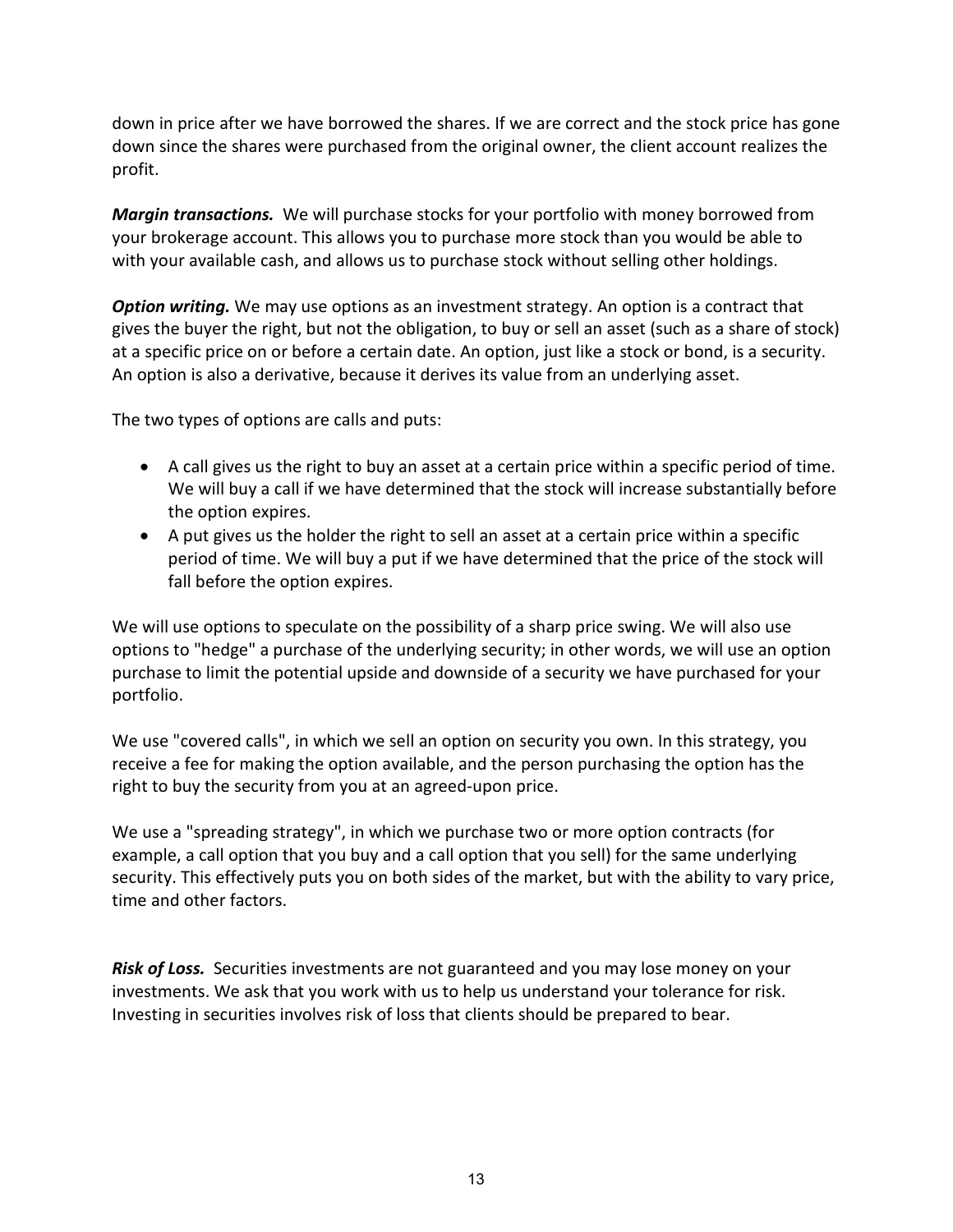## **Item 9 Disciplinary Information**

We are required to disclose any legal or disciplinary events that are material to a client's or prospective client's evaluation of our advisory business or the integrity of our management.

<span id="page-13-0"></span>Our firm and our management personnel have no history of disciplinary events to disclose.

## **Item 10 Other Financial Industry Activities and Affiliations**

Management persons of DWMS are separately licensed as registered representatives of Purshe Kaplan Sterling Investments, Inc. ("PKS"), an unaffiliated broker-dealer. In their separate capacity, they can effect securities transactions, for separate, yet customary compensation. However, they will not recommend that advisory clients of DWMS open a brokerage account with PKS. Management persons of DWMS maintain securities licenses with PKS for purposes of receiving trailing commissions from variable annuities and 529 plans, and to purchase nontraded REITs (Real Estate Investment Trusts). Under no circumstances will clients pay an advisory fee in addition to a commission for these types of investment vehicles.

Management persons of DWMS are also separately licensed as insurance agents for various insurance companies and can sell insurance products for separate, yet customary compensation. Jeffrey Dominguez also manages a seasonal tax preparation service where he prepares tax returns and provides tax planning advice. Therefore, Mr. Dominguez can provide tax planning services for separate, yet customary compensation.

While Dominguez Wealth Management Solutions, Inc. and its management persons endeavor at all times to put the interest of the clients first as part of our fiduciary duty, clients should be aware that the receipt of additional compensation itself creates a conflict of interest, and may affect the judgment of these individuals when making recommendations.

Tax planning services provided by Jeffrey Dominguez are separate and distinct from DWMS's advisory services, and are provided for separate and typical compensation. No DWMS client is obligated to use Jeffrey Dominguez for any tax planning services and conversely, no tax planning client is obligated to use the advisory services provided by DWMS. Jeffrey Dominguez's tax planning services do not include the authority to sign checks or otherwise disburse funds on any of our advisory client's behalf.

During tax season (February – May), Mr. Dominguez will spend approximately 20 hours/week before or after securities trading hours on his tax planning business.

Clients should be aware that the receipt of additional compensation by DWMS and its management persons or employees creates a conflict of interest that may impair the objectivity of our firm and these individuals when making advisory recommendations. Clients are not under any obligation to engage Mr. Dominguez when considering implementation of advisory recommendations. The implementation of any or all recommendations is solely at the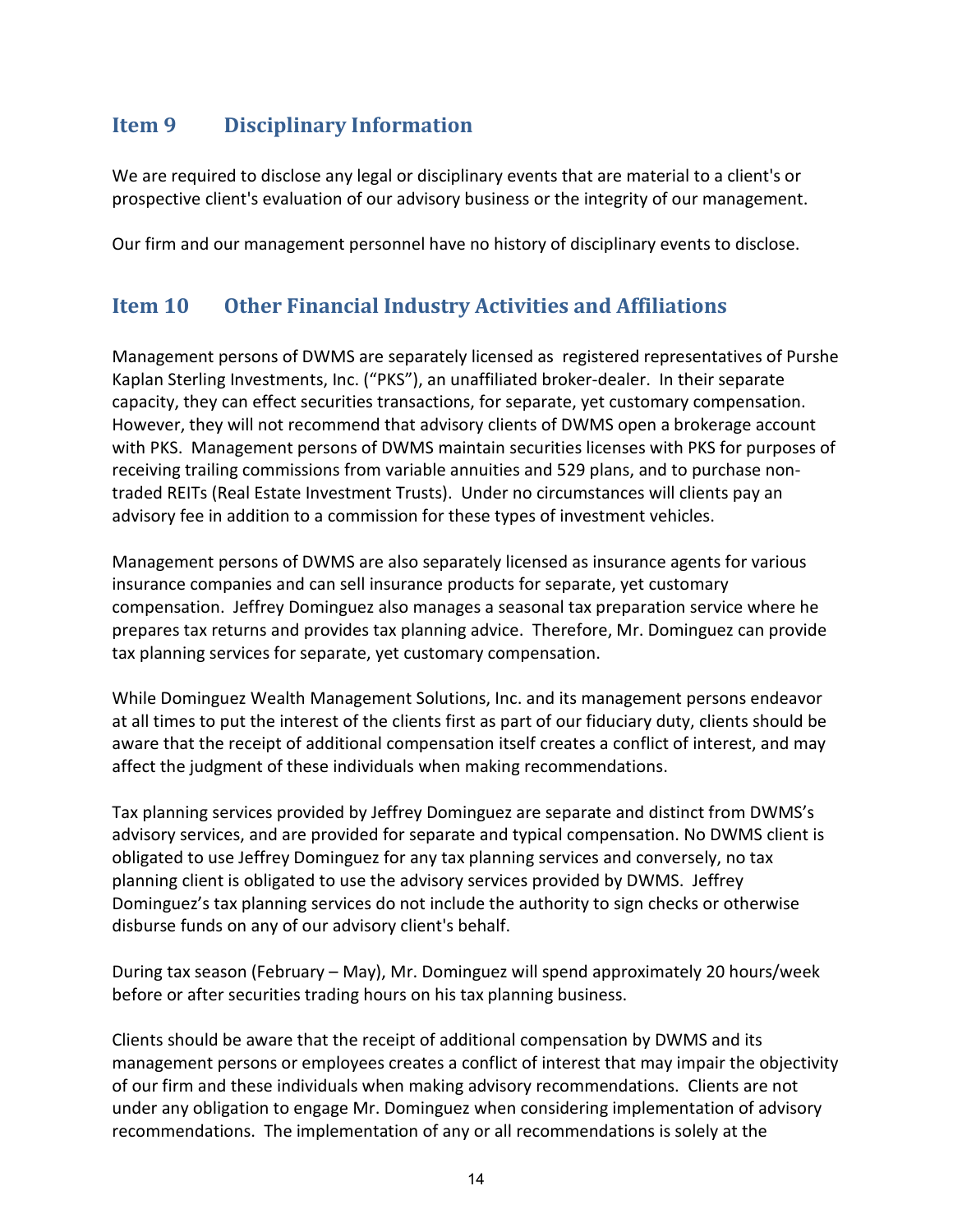discretion of the client. DWMS endeavors at all times to put the interest of its clients first as part of our fiduciary duty as a registered investment adviser; we take the following steps to address this conflict:

- we disclose to clients the existence of all material conflicts of interest, including the potential for our firm and our employees to earn compensation from advisory clients in addition to our firm's advisory fees;
- we disclose to clients that they are not obligated to purchase recommended investment products from our employees or affiliated companies;
- we collect, maintain and document accurate, complete and relevant client background information, including the client's financial goals, objectives and risk tolerance;
- we conduct regular reviews of each client account to verify that all recommendations made to a client are suitable to the client's needs and circumstances;
- we require that our employees seek prior approval of any outside employment activity so that we may ensure that any conflicts of interests in such activities are properly addressed;
- we periodically monitor these outside employment activities to verify that any conflicts of interest continue to be properly addressed by our firm; and
- we educate our employees regarding the responsibilities of a fiduciary, including the need for having a reasonable and independent basis for the investment advice provided to clients.

## <span id="page-14-0"></span>**Item 11 Code of Ethics, Participation or Interest in Client Transactions and Personal Trading**

Our firm has adopted a Code of Ethics which sets forth high ethical standards of business conduct that we require of our employees, including compliance with applicable federal securities laws.

DWMS and our personnel owe a duty of loyalty, fairness and good faith towards our clients, and have an obligation to adhere not only to the specific provisions of the Code of Ethics but to the general principles that guide the Code.

Our Code of Ethics includes policies and procedures for the review of quarterly securities transactions reports as well as initial and annual securities holdings reports that must be submitted by the firm's access persons. Among other things, our Code of Ethics also requires the prior approval of any acquisition of securities in a limited offering (e.g., private placement) or an initial public offering. Our code also provides for oversight, enforcement and recordkeeping provisions.

DWMS's Code of Ethics further includes the firm's policy prohibiting the use of material nonpublic information. While we do not believe that we have any particular access to non-public information, all employees are reminded that such information may not be used in a personal or professional capacity.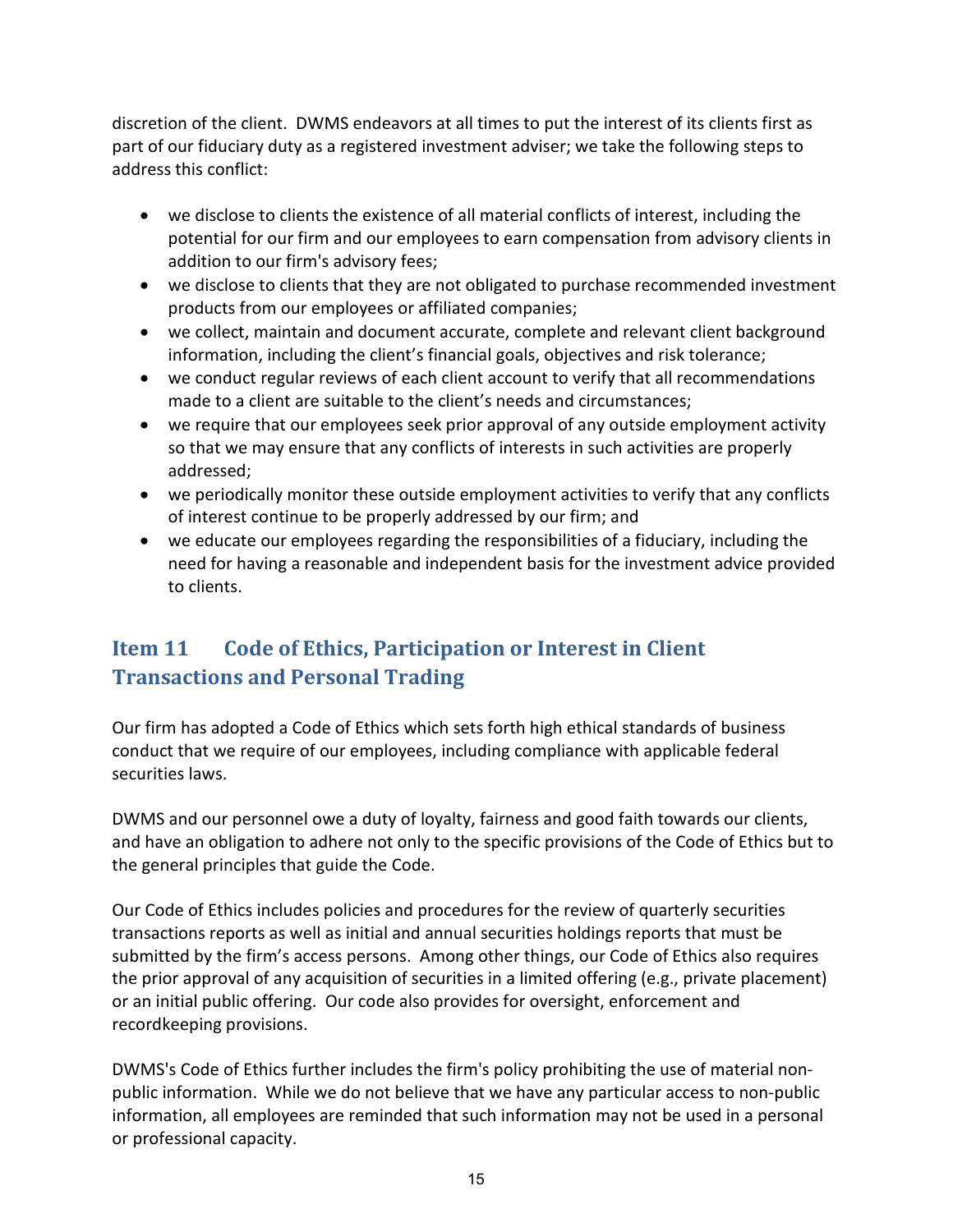A copy of our Code of Ethics is available to our advisory clients and prospective clients. You may request a copy by email sent to jeffrey.dominguez@dominguezwms.com, or by calling us at (757) 645-9252.

DWMS and individuals associated with our firm are prohibited from engaging in principal transactions.

DWMS and individuals associated with our firm are prohibited from engaging in agency cross transactions.

Our Code of Ethics is designed to assure that the personal securities transactions, activities and interests of our employees will not interfere with (i) making decisions in the best interest of advisory clients and (ii) implementing such decisions while, at the same time, allowing employees to invest for their own accounts.

Our firm and/or individuals associated with our firm may buy or sell for their personal accounts securities identical to or different from those recommended to our clients. In addition, any related person(s) may have an interest or position in a certain security(ies) which may also be recommended to a client.

It is the expressed policy of our firm that no person employed by us may purchase or sell any security prior to a transaction(s) being implemented for an advisory account, thereby preventing such employee(s) from benefiting from transactions placed on behalf of advisory accounts.

As disclosed in the preceding section of this Brochure (Item 10), Mr. Dominguez is separately licensed as an insurance agent/broker of various insurance companies. Please refer to Item 10 for a detailed explanation of these relationships and important conflict of interest disclosures.

## <span id="page-15-0"></span>**Item 12 Brokerage Practices**

We do not have any soft-dollar arrangements and do not receive any soft-dollar benefits.

DWMS participates in the institutional advisor program (the "Program") offered by TD Ameritrade Institutional. TD Ameritrade Institutional is a division of TD Ameritrade Inc., member FINRA/SIPC/NFA ("TD Ameritrade "), an unaffiliated SEC-registered broker-dealer and FINRA member. TD Ameritrade offers to independent investment advisors services which include custody of securities, trade execution, clearance and settlement of transactions. DWMS receives some benefits from TD Ameritrade through its participation in the Program.

As disclosed above, DWMS participates in TD Ameritrade's institutional customer program and DWMS may recommend TD Ameritrade to Clients for custody and brokerage services. There is no direct link between DWMS's participation in the program and the investment advice it gives to its Clients, although DWMS receives economic benefits through its participation in the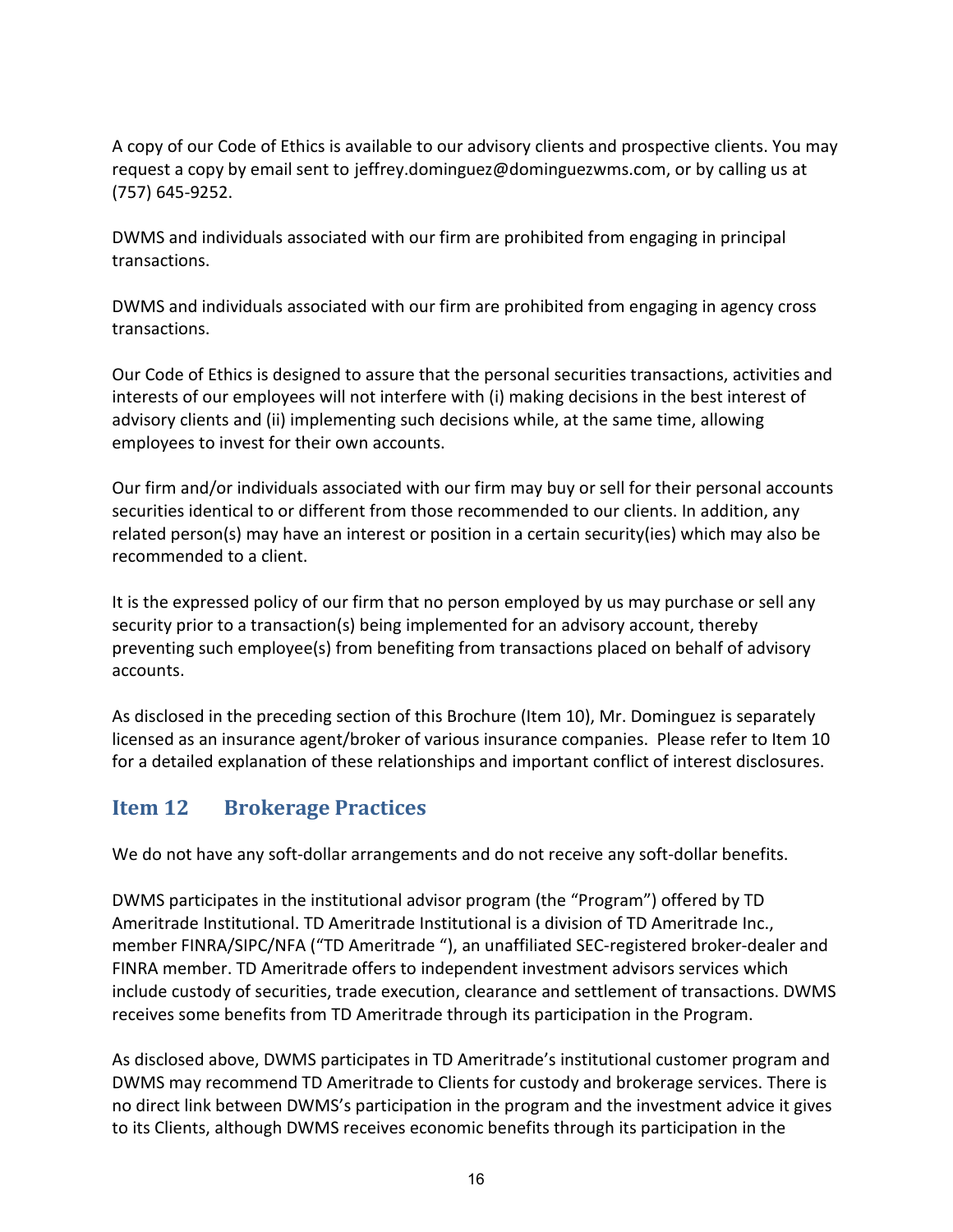program that are typically not available to TD Ameritrade retail investors. These benefits include the following products and services (provided without cost or at a discount): receipt of duplicate Client statements and confirmations; research related products and tools; consulting services; access to a trading desk serving DWMS participants; access to block trading (which provides the ability to aggregate securities transactions for execution and then allocate the appropriate shares to Client accounts); the ability to have advisory fees deducted directly from Client accounts; access to an electronic communications network for Client order entry and account information; access to mutual funds with no transaction fees and to certain institutional money managers; and discounts on compliance, marketing, research, technology, and practice management products or services provided to DWMS by third party vendors. TD Ameritrade may also have paid for business consulting and professional services received by DWMS's related persons. Some of the products and services made available by TD Ameritrade through the program may benefit DWMS but may not benefit its Client accounts. These products or services may assist DWMS in managing and administering Client accounts, including accounts not maintained at TD Ameritrade. Other services made available by TD Ameritrade are intended to help DWMS manage and further develop its business enterprise. The benefits received by DWMS or its personnel through participation in the program do not depend on the amount of brokerage transactions directed to TD Ameritrade. As part of its fiduciary duties to clients, DWMS endeavors at all times to put the interests of its clients first. Clients should be aware, however, that the receipt of economic benefits by DWMS or its related persons in and of itself creates a potential conflict of interest and may indirectly influence the DWMS's choice of TD Ameritrade for custody and brokerage services.

*Directed Brokerage:* As our firm does not have the discretionary authority to determine the broker-dealer to be used or the commission rates to be paid, clients must direct DWMS as to the broker-dealer to be used. In directing the use of TD Ameritrade, it should be understood that we will not have authority to negotiate commissions or to necessarily obtain volume discounts, and best execution may not be achieved. We have evaluated TD Ameritrade and believe that it can provide our clients with a blend of execution services, commissions and professionalism that will assist our firm in meeting our fiduciary obligations to clients.

We reserve the right to decline acceptance of any client account for which the client directs the use of a broker other than TD Ameritrade if we believe that this choice would hinder our fiduciary duty to the client and/or our ability to service the account. Clients should note, while we have a reasonable belief that TD Ameritrade is able to obtain best execution and competitive prices, our firm will not be independently seeking best execution price capability through other brokers. Not all advisers require clients to direct use of a particular brokerdealer.

#### BEST EXECUTION

Obtaining best execution for our clients is an important aspect of our fiduciary duty. Consequently, we have controls in place to monitor trade executions. We review the quality of services provided by TD Ameritrade including the accuracy and speed of execution, commission rates, transaction fees, reputation and integrity, reporting, fairness in resolving disputes, financial responsibility and responsiveness. Although the commissions and/or transaction fees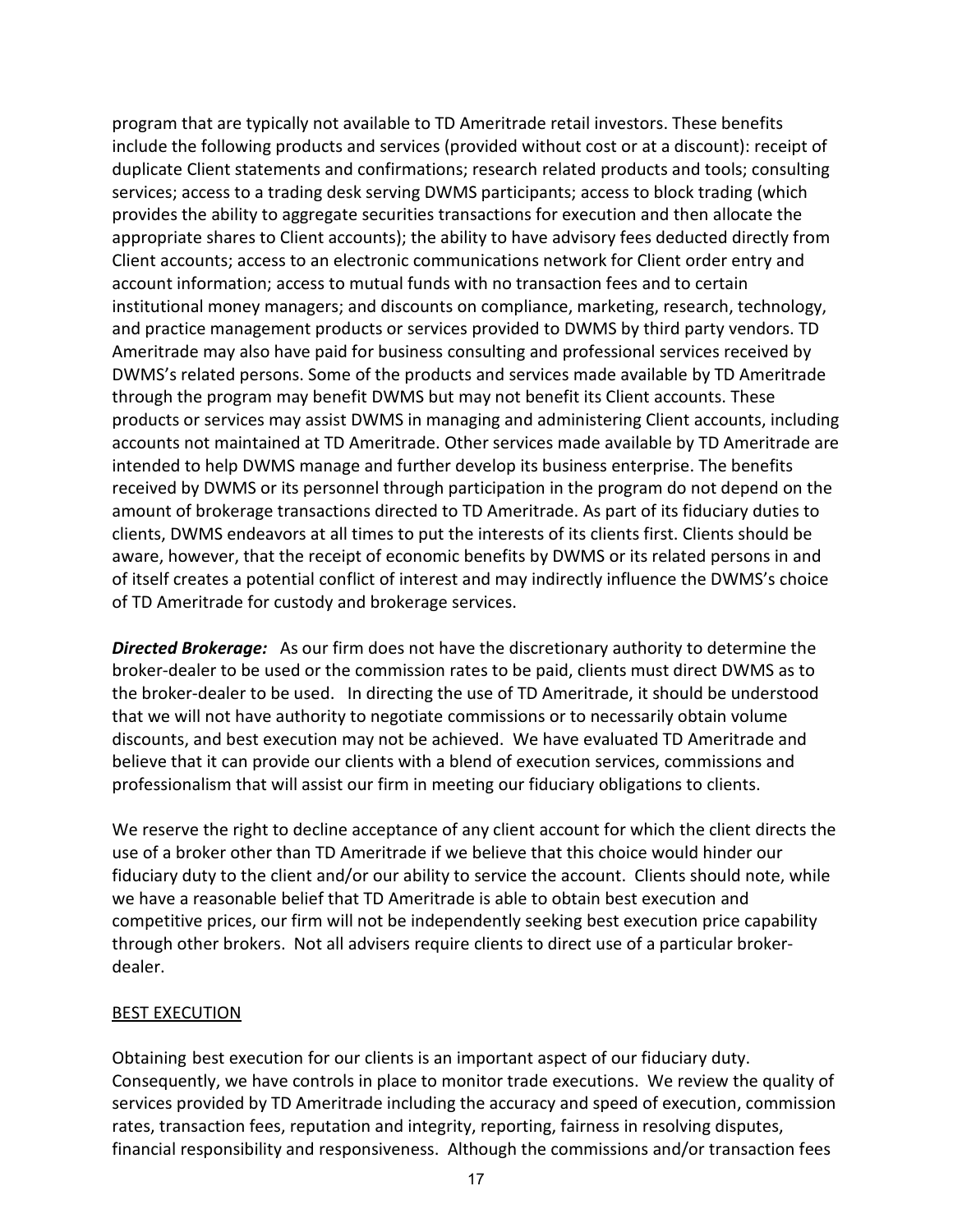paid by our clients generally comply with our duty to obtain best execution, clients may pay a commission that is higher than what another qualified broker-dealer might charge to effect the same transaction when we determine, in good faith, that the commission or transaction fee is reasonable in relation to the value of the brokerage and research services we receive from TD Ameritrade. In seeking best execution, the determinative factor is not the lowest possible cost, but whether the transaction represents the best qualitative execution, taking into consideration the full range of a broker-dealer's services, including the value of research provided, execution capability, commission rates, and responsiveness. Best execution is also about pricing, not just fees. Accordingly, although we seek competitive rates, we may not necessarily obtain the lowest possible commission rates for client transactions. The brokerage commissions or transaction fees charged by the broker-dealer are exclusive of, and in addition to, our investment management fee. Our best execution responsibility is qualified if the securities we purchase are no-load mutual funds that are traded at net asset value as determined at the daily market close.

## <span id="page-17-0"></span>**Item 13 Review of Accounts**

### **PORTFOLIO MANAGEMENT**

*REVIEWS:* While the underlying securities within Individual Portfolio Management Services accounts are continually monitored, these accounts are reviewed at least quarterly. Accounts are reviewed in the context of each client's stated investment objectives and guidelines. More frequent reviews may be triggered by material changes in variables such as the client's individual circumstances, or the market, political or economic environment. At least annually, we meet with the client (either in person or over the phone) to review and update, as necessary, the client's investment profile. However, should there be any material change in the client's personal and/or financial situation, we should be notified immediately to determine whether any review and/or revision of the client's investment profile is warranted. All clients receive account statements from their custodian on a monthly basis. Additionally, we provide clients with quarterly performance measurement summary reports and monthly account statements.

These accounts are reviewed by Jeffrey Dominguez, President and Patrick Schultz, Chief Investment Officer.

*REPORTS:* Clients will receive written monthly statements and confirmations of transactions from their broker-dealer/custodian. DWMS will also provide clients with written monthly statements and confirmation of transactions, and on a quarterly basis clients will receive reports summarizing account performance.

### **FINANCIAL PLANNING SERVICES**

*REVIEWS:* While reviews may occur at different stages depending on the nature and terms of the specific engagement, typically no formal reviews will be conducted for Financial Planning clients unless otherwise contracted for. Reviews will be conducted by Jeffrey Dominguez,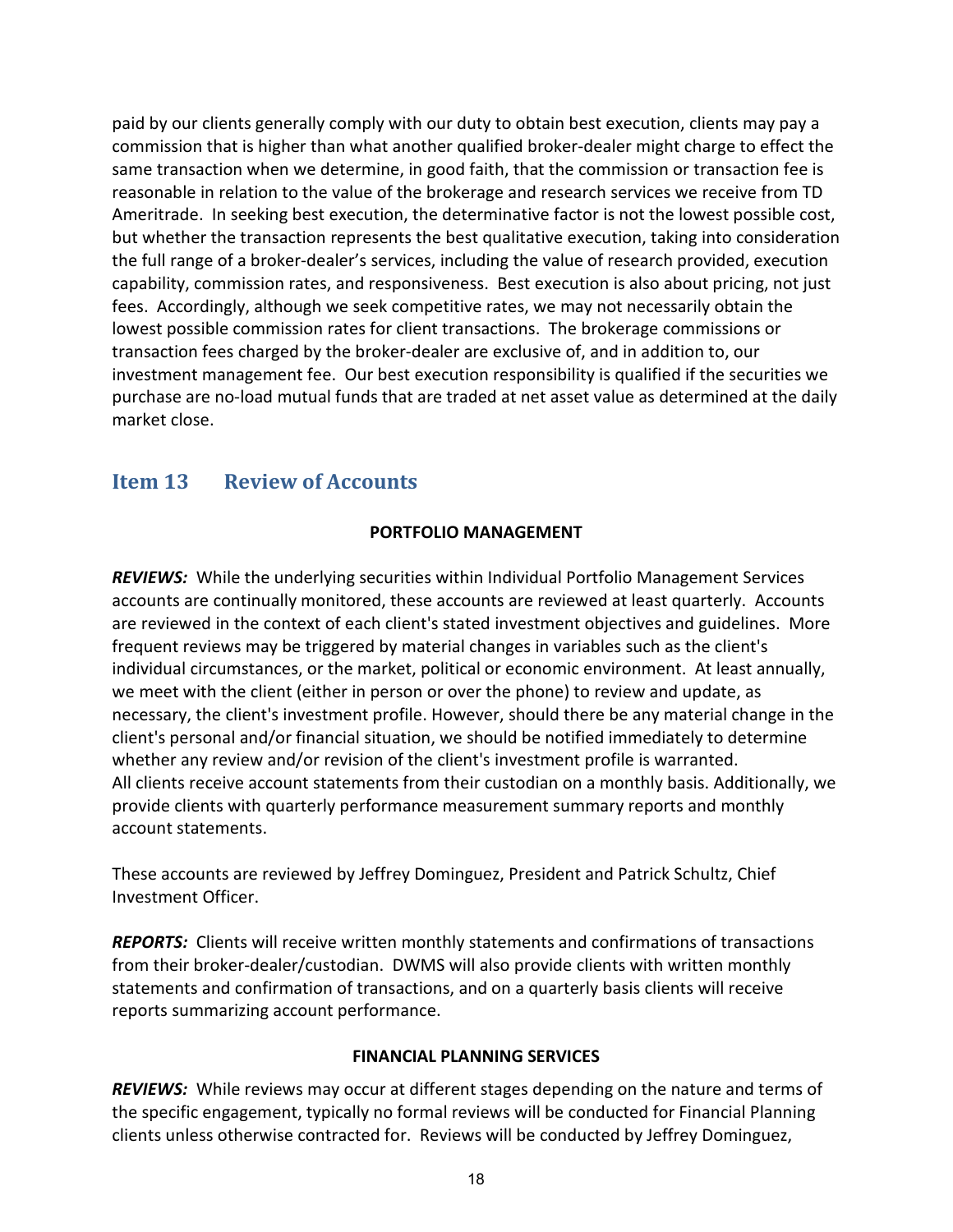President and Patrick Schultz, Chief Investment Officer.

*REPORTS:* Financial Planning clients will receive a completed written financial plan. Additional reports will not typically be provided unless otherwise contracted for.

### **PENSION CONSULTING SERVICES**

*REVIEWS:* Accounts are reviewed for consistency with client investment strategy, asset allocation, risk tolerance and performance relative to the appropriate benchmark (as outlined in each client's IPS). Significant geopolitical and macroeconomic events may also trigger reviews. We will also review client investment policy statements whenever clients indicate a change in circumstances regarding the needs of the plan. Such reviews will generally occur quarterly. Reviews will be conducted by Jeffrey Dominguez, President and Patrick Schultz, Chief Investment Officer.

*REPORTS:* Employee Benefit Retirement Plan clients generally receive statements only from their account custodian.

## <span id="page-18-0"></span>**Item 14 Client Referrals and Other Compensation**

Our firm does not receive any additional compensation from third parties for providing investment advice to clients and does not compensate anyone for client referrals.

## <span id="page-18-1"></span>**Item 15 Custody**

We previously disclosed in the "Fees and Compensation" section (Item 5) of this Brochure that our firm directly debits advisory fees from client accounts.

As part of this billing process, the client's custodian is advised of the amount of the fee to be deducted from that client's account. On at least a quarterly basis, the custodian is required to send to the client a statement showing all transactions within the account during the reporting period.

<span id="page-18-2"></span>Because the custodian does not calculate the amount of the fee to be deducted, it is important for clients to carefully review their custodial statements to verify the accuracy of the calculation, among other things. Clients should contact us directly if they believe that there may be an error in their statement.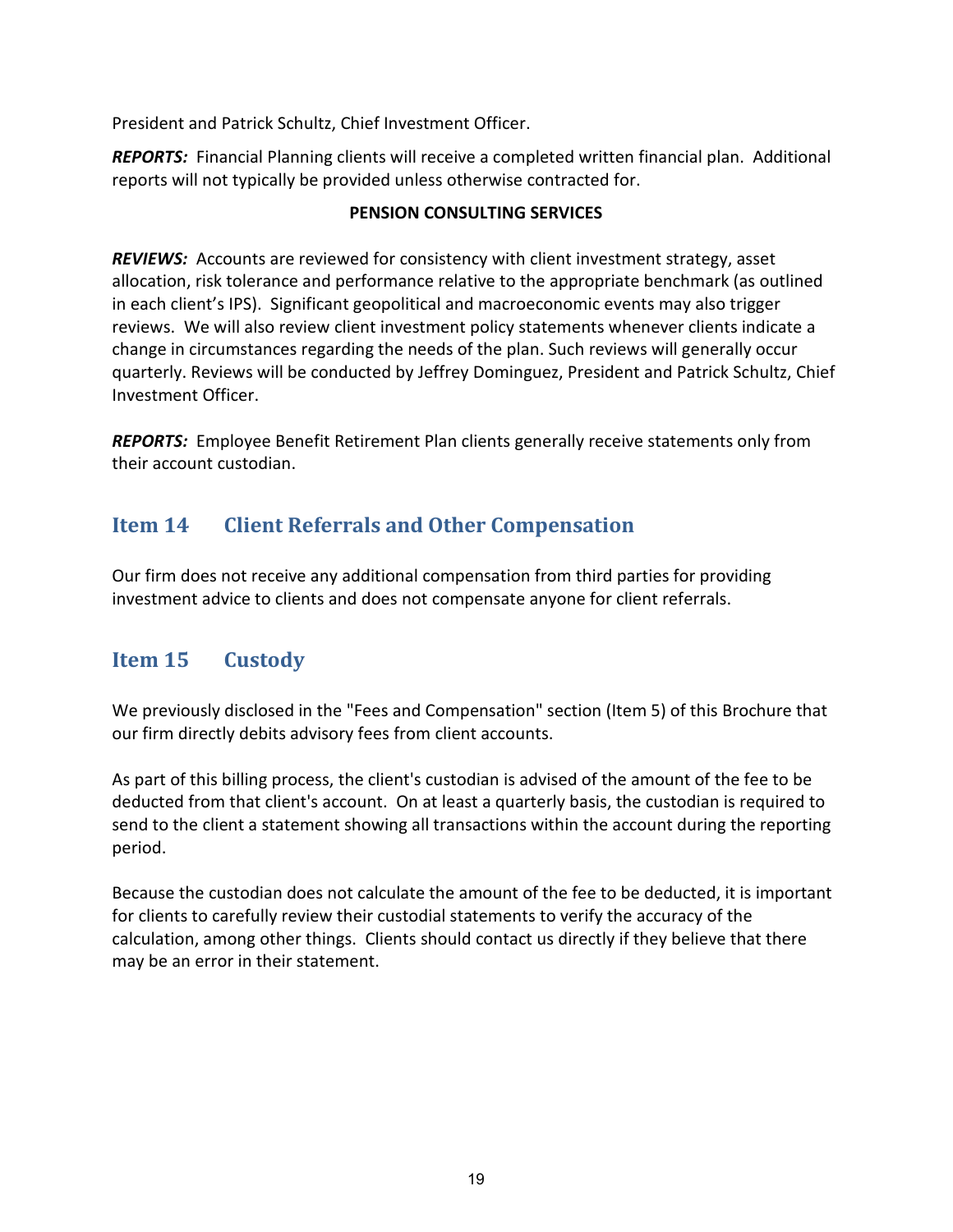## **Item 16 Investment Discretion**

Clients may hire us to provide discretionary asset management services, in which case we place trades in a client's account without contacting the client prior to each trade to obtain the client's permission.

Our discretionary authority includes the ability to do the following without contacting the client:

- Determine the security to buy or sell; and/or
- Determine the amount of the security to buy or sell

Clients give us discretionary authority when they sign a discretionary agreement with our firm, and may limit this authority by giving us written instructions. Clients may also change/amend such limitations by once again providing us with written instructions.

### <span id="page-19-0"></span>**Item 17 Voting Client Securities**

As a matter of firm policy, we do not vote proxies on behalf of clients. Therefore, although our firm may provide investment advisory services relative to client investment assets, clients maintain exclusive responsibility for: (1) directing the manner in which proxies solicited by issuers of securities beneficially owned by the client shall be voted, and (2) making all elections relative to any mergers, acquisitions, tender offers, bankruptcy proceedings or other type events pertaining to the client's investment assets. Clients are responsible for instructing each custodian of the assets, to forward to the client copies of all proxies and shareholder communications relating to the client's investment assets.

<span id="page-19-1"></span>We do not offer any consulting assistance regarding proxy issues to clients.

### **Item 18 Financial Information**

As an advisory firm that maintains discretionary authority for client accounts, we are also required to disclose any financial condition that is reasonably likely to impair our ability to meet our contractual obligations. DWMS has no such financial circumstances to report.

Under no circumstances do we require or solicit payment of fees in excess of \$500 per client more than six months in advance of services rendered. Therefore, we are not required to include a financial statement.

Dominguez Wealth Management Solutions, Inc. has not been the subject of a bankruptcy petition at any time during the past ten years.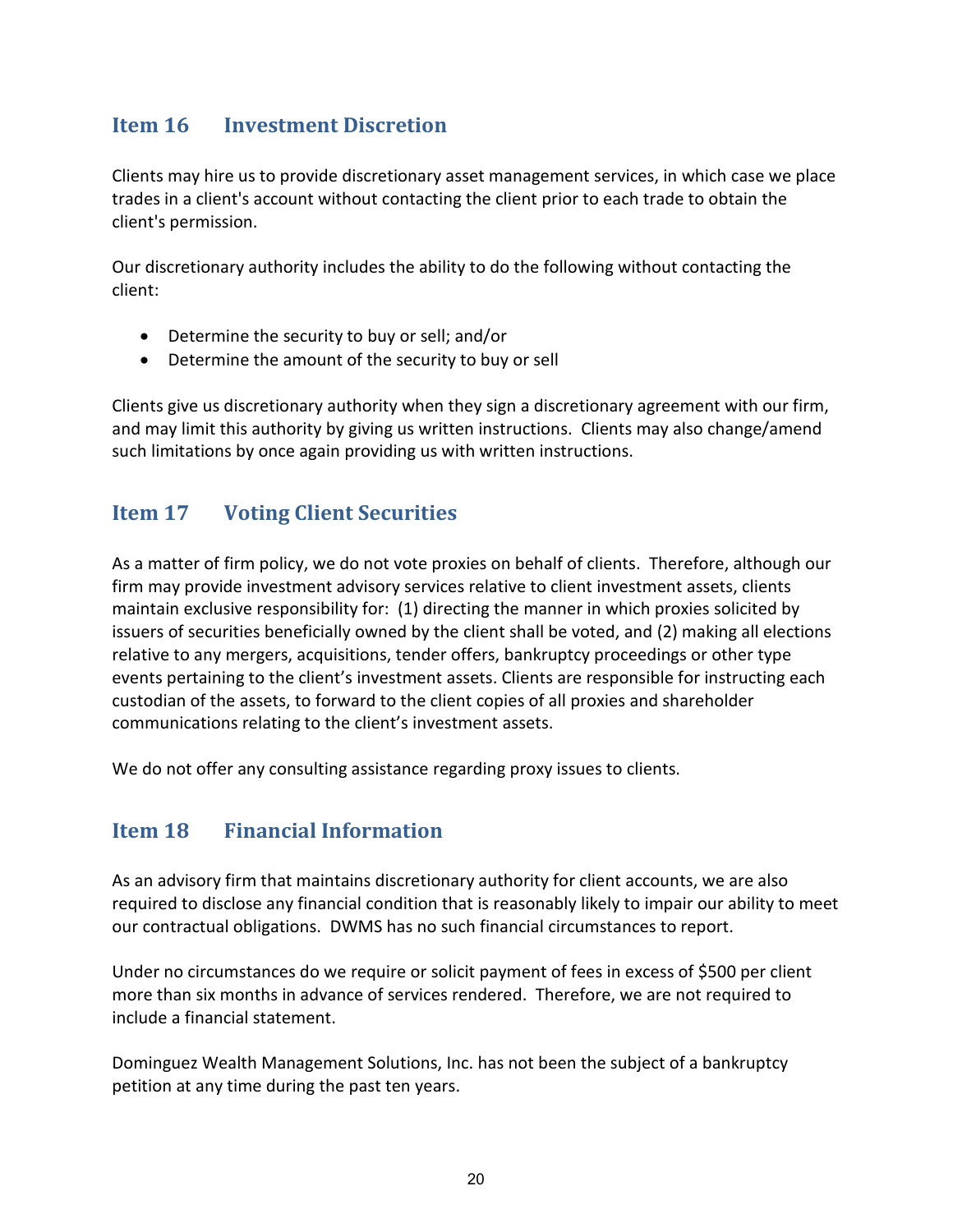## <span id="page-20-0"></span>**Item 19 Requirements for State-Registered Advisers**

The following individuals are the principal executive officers and management persons of Dominguez Wealth Management Solutions, Inc.:

- Jeffrey P. Dominguez, President & Chief Compliance Officer
- Patrick G. Schultz, Chief Investment Officer

Information regarding the formal education and business background for these individuals is provided in their respective Brochure Supplements (Part 2B of Form ADV).

DWMS is not engaged in any business activity other than giving investment advice.

Neither DWMS nor our supervised persons are compensated for advisory services with performance-based fees.

We are required to disclose all material facts regarding certain legal or disciplinary events pertaining to arbitration awards or other civil, regulatory or administrative proceedings in which our firm or management personnel were found liable or against whom an award was granted. Our firm and our management personnel have no disciplinary events to disclose.

Neither DWMS nor our management personnel have a relationship or arrangement with any issuer of securities.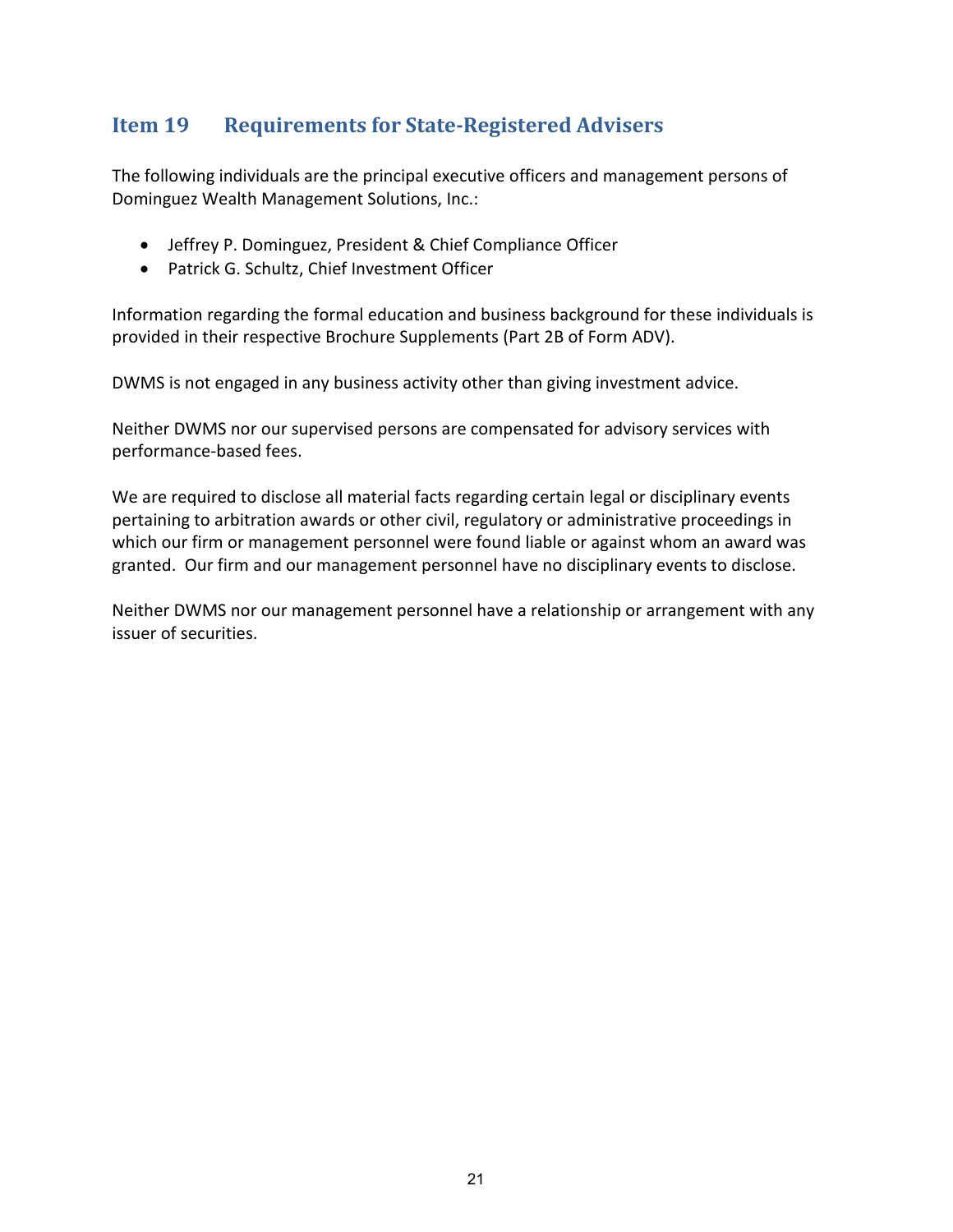### <span id="page-21-0"></span>**Part 2B of Form ADV:** *Brochure Supplement*

### **Jeffrey P. Dominguez**

Dominguez Wealth Management Solutions, Inc. 304 Bulifants Boulevard, Suite 101 Williamsburg, VA 23188 Telephone: (757) 645-9252 Fax: (757) 210-4236 Email: jeffrey.dominguez@dominguezwms.com Web Address: [www.dominguezwealthsolutions.com](http://www.dominguezwealthsolutions.com/)

**March 31, 2021**

**This brochure supplement provides information about Jeffrey Dominguez that supplements the Dominguez Wealth Management Solutions, Inc. firm brochure. You should have received a copy of that brochure. Please contact Jeffrey Dominguez if you did not receive the Dominguez Wealth Management Solutions, Inc. firm brochure or if you have any questions about the contents of this supplement.**

**Additional information about Jeffrey Dominguez is available on the SEC's website at [www.adviserinfo.sec.gov.](http://www.adviserinfo.sec.gov/) You can search this site by a unique identifying number, known as a CRD number. Mr. Dominguez's CRD number is 5483499.**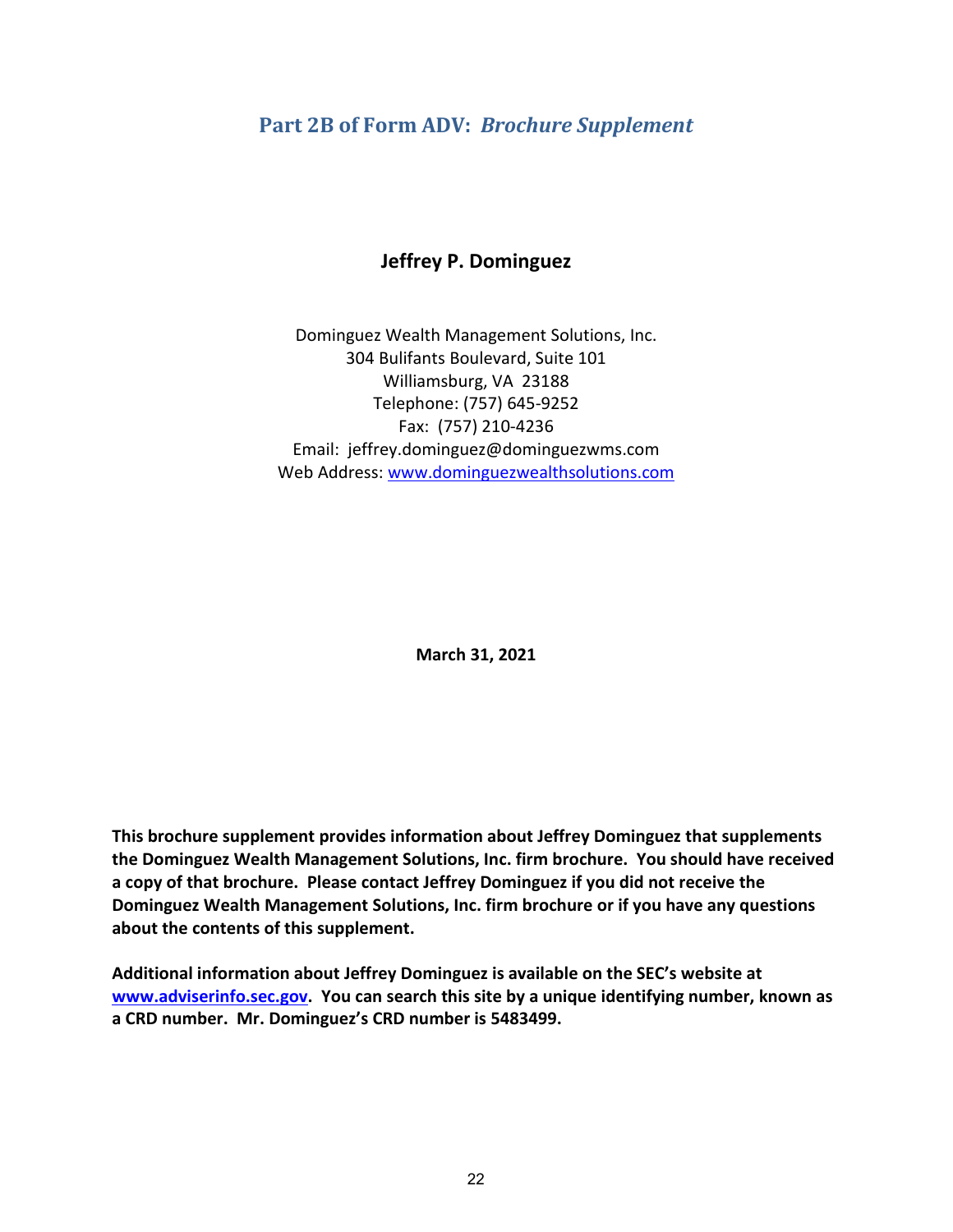### **Item 2. Educational Background and Business Experience**

Name: Jeffrey Paul Dominguez Year of Birth: 1977

### Education:

• College of William & Mary, Williamsburg, VA; B.A. in Economics; 1999

### Business Background:

- Dominguez Wealth Management Solutions, Inc., President, 10/2014 Present
- Purshe Kaplan Sterling Investments, Inc., Registered Representative, 10/2014 Present
- Jeffrey P. Dominguez, Sole Proprietor, 02/2014 Present
- LPL Financial LLC, Registered Representative & Investment Adviser Representative, 01/2010 – 09/2014
- Stephen Shonka, Family Retirement Planning LPL Financial, 01/2008 12/2009

### Securities Examinations:

- FINRA Series 7, General Securities Representative (2009)
- NASAA Series 66, Uniform Combined State Law Examination (2009)

### Professional Designations:

- Certified Financial Planner® (CFP®), 20[1](#page-22-0)0<sup>1</sup>
- Enrolled Agent, Enrolled to Practice Before the IRS (EA),  $2014^2$
- Certified in Long-Term Care (CLTC),  $2010^3$  $2010^3$

<span id="page-22-0"></span><sup>&</sup>lt;sup>1</sup> The CFP<sup>®</sup> program is administered by the Certified Financial Planner Board of Standards Inc. Those with the CFP® designation have demonstrated competency in all areas of finance related to financial planning. Candidates complete studies on over 100 topics, including stocks, bonds, taxes, insurance, retirement planning and estate planning. In addition to passing the CFP certification exam, candidates must also complete qualifying work experience and agree to adhere to the CFP Board's code of ethics and professional responsibility and financial planning standards.

<span id="page-22-1"></span> $2$  Enrolled agents are federally licensed tax practitioners who specialize in taxation and also have unlimited rights to represent taxpayers before the IRS. The license is earned in one of two ways, by passing a comprehensive examination which covers all aspects of the tax code, or having worked at the IRS for five years in a position which regularly interpreted and applied the tax code and its regulations. In addition to the testing and application process, the IRS requires enrolled agents to complete 72 hours of continuing education, reported every three years, to maintain their enrolled agent status. Enrolled agents are required to abide by the provisions of the Department of Treasury's Circular 230, which provides the regulations governing the practice of enrolled agents before the IRS. All candidates are subjected to a rigorous background check conducted by the IRS.

<span id="page-22-2"></span><sup>&</sup>lt;sup>3</sup> The CLTC Board of Standards, Inc. grants the Certified Long-Term Care (CLTC) designation. Applicants must complete a two-day class on long-term care with a curriculum including understanding the impact of long-term care on the insured's family and their retirement portfolio, extended care services and facilities currently available to older Americans, financial sources that pay for long-term care, tax advantages of tax-qualified policies, and the ethical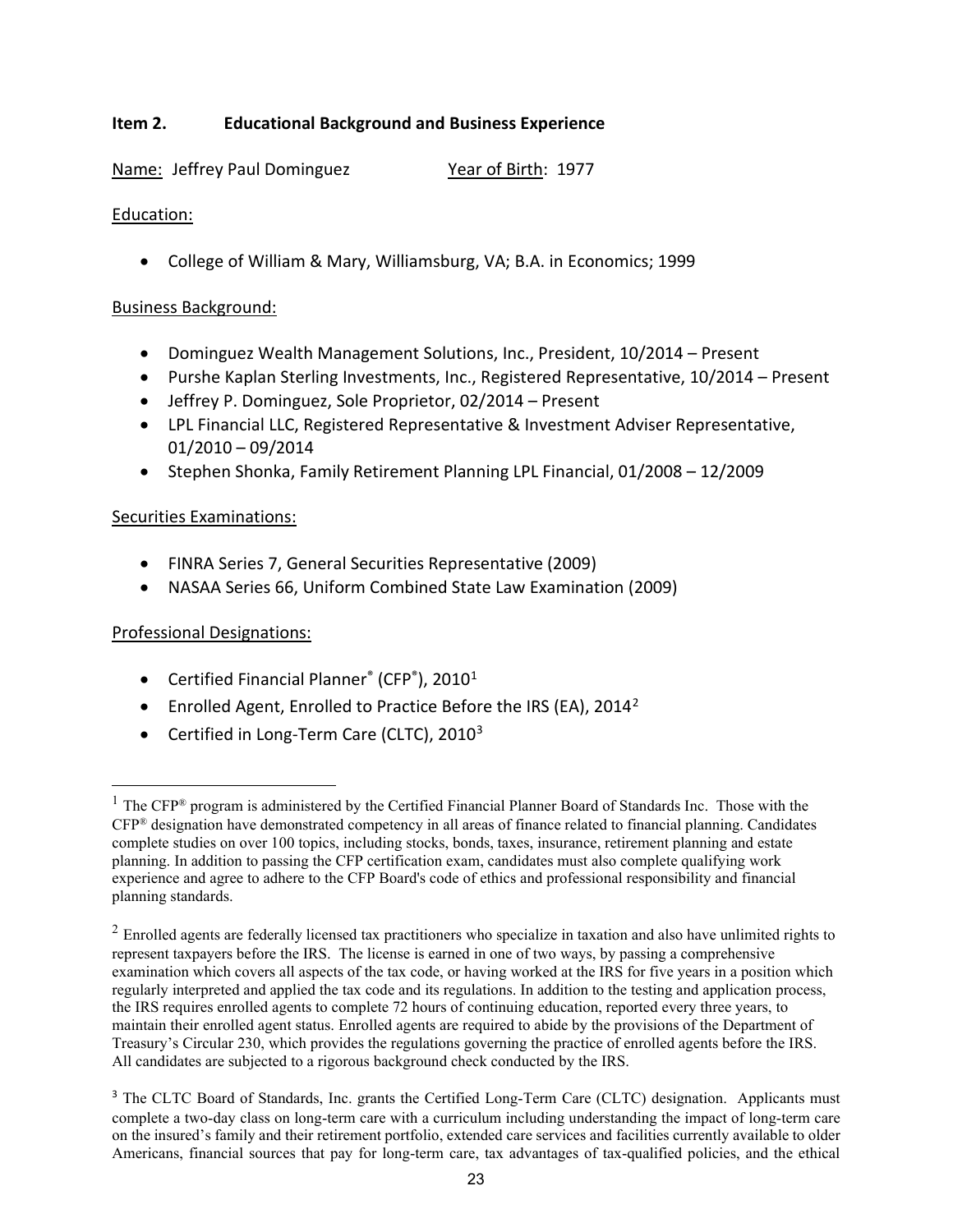### **Item 3. Disciplinary Information**

Mr. Dominguez does not have any history of disciplinary events.

### **Item 4. Other Business Activities**

In addition to and separate from providing advisory services as an investment adviser representative (IAR) of Dominguez Wealth Management Solutions, Inc., Mr. Dominguez is involved in the following investment-related and non-investment related businesses or occupations:

### **Investment-Related Activities:**

- Mr. Dominguez is a registered representative of Purshe Kaplan Sterling Investments, Inc. ("PKS"), a registered broker-dealer and member of FINRA. In such capacity, Mr. Dominguez sells securities through PKS and receives normal and customary commissions and other types of compensation, for example, mutual fund 12b-1 fees or variable annuity trails. The potential for receipt of commissions and other compensation when Mr. Dominguez acts as a registered representative creates an incentive to recommend investment products based on the compensation received, rather than the client's needs. However, Mr. Dominguez will not recommend that advisory clients of DWMS open a brokerage account with PKS. Mr. Dominguez maintains a securities license with PKS for purposes of receiving trailing commissions from variable annuities and 529 plans, and to purchase non-traded REITs (Real Estate Investment Trusts). Under no circumstances will clients pay an advisory fee in addition to a commission for these types of investment vehicles.
- Mr. Dominguez is a licensed insurance agent. In such capacity, Mr. Dominguez may offer insurance products and receive normal and customary commissions as a result of any purchase made by clients. The client is under no obligation to purchase insurance products through Mr. Dominguez on a commissionable basis. In addition, Mr. Dominguez may receive other compensation such as fixed or variable life trails. The potential for receipt of commissions and other compensation when Mr. Dominguez acts as an insurance agent creates an incentive to recommend insurance products based on the compensation received, rather than on the client's needs.

### **Non-Investment Related Activities:**

Mr. Dominguez is also the sole proprietor of Dominguez Tax Services, a tax planning firm where he prepares tax returns and provides tax planning services for separate, yet customary compensation.

promotion of long-term care insurance. Applicants must pass a final course examination to acquire the CLTC designation. CLTC designees must complete a continuing education course on ethics every two years.